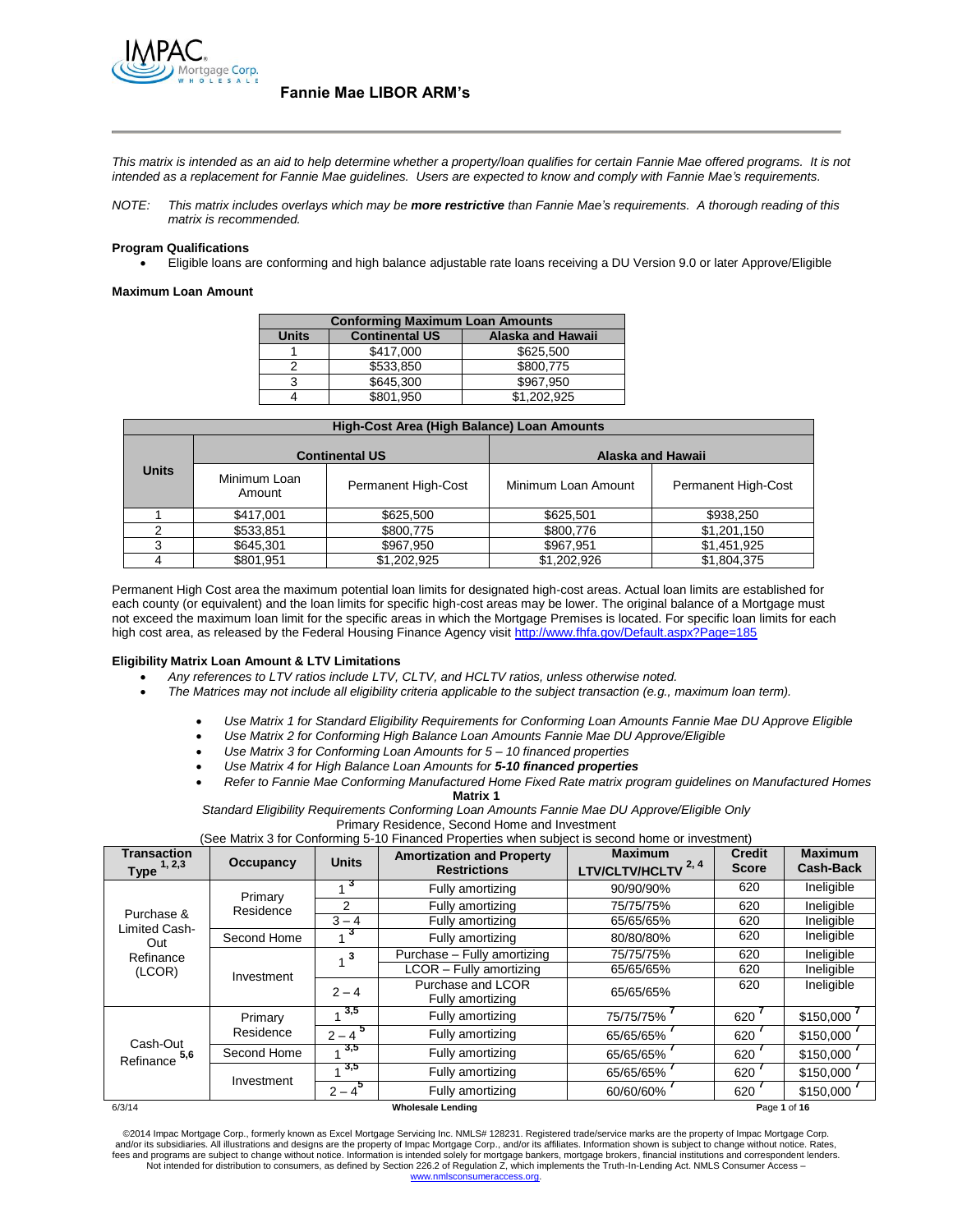

#### **Footnotes**

- Borrower with one credit score or borrower without a credit score when borrowing with a scored borrower eligible on primary residence Purchase, Rate & Term 1 unit. Refer to *Credit* for specifics.
- 2. Refer to other matrices as follows.
	- If the loan amount is High Balance refer to Matrix 2
	- For Multiple Financed Properties (5-10) refer to Matrix 3 or Matrix 4
- 3. Florida condominiums are eligible per FNMA guidelines (see *Property Types*)
- HCLTV (HELOC CLTV) = first lien balance + total HELOC amount (funded plus unfunded portion) ÷ the lesser of the appraised value or sales price (if applicable).
- 5. If the property was purchased within the prior six months, the borrower is ineligible for a cash-out refinance transaction unless the loan meets the delayed financing exception. Refer to *Financing Types - Delayed Financing* for eligibility requirements.
- 6. If property was listed for sale in the last 6 months the LTV ratios for a cash-out transaction are limited to 70% LTV (or maximum allowed if less than 70% LTV). 7. Cash-back greater than \$150,000 is eligible and requirements are as follows.
	- Impac's Credit Management review is required
		- Minimum credit score 720 or program minimum, whichever is higher
		- Reduce maximum LTV by 10% or maximum of 70% LTV whichever is less

#### **Matrix 2**

*Standard Eligibility Requirements High Balance Fannie Mae DU Approve/Eligible only* Primary Residence, Second Home and Investment Property

(See Matrix 4 for High Balance 5-10 financed properties when subject is second home or investment)

| <b>Transaction Type</b>                                     | Occupancy              | <b>Units</b>   | <b>Maximum</b><br>LTV/CLTV/HCLTV <sup>2</sup> | <b>Minimum</b><br><b>Credit Score</b> | Cash-out                |
|-------------------------------------------------------------|------------------------|----------------|-----------------------------------------------|---------------------------------------|-------------------------|
|                                                             |                        |                | 75/75/75%                                     | 620                                   | Ineligible              |
| Purchase                                                    | Primary<br>Residence   | $2 - 4$        | 65/65/65%                                     | 620                                   | Ineligible              |
| Limited Cash-Out<br>Refinance                               | Primary<br>Residence   | 1 <sup>1</sup> | 75/75/75%                                     | 620                                   | Ineligible              |
|                                                             |                        | $2 - 4$        | 65/65/65%                                     | 620                                   | Ineligible              |
| Cash-Out Refinance<br>(Delayed Financing<br>Exception ONLY) | Primary<br>Residence   | $\cdot$ 4      | 60/60/60%                                     | 620                                   | $$150,000$ <sup>5</sup> |
|                                                             |                        | $2 - 4$        | Ineligible                                    | Ineligible                            | Ineligible              |
| Purchase<br>Limited Cash-Out<br>Refinance                   | Second Home            |                | 65/65/65%                                     | 620                                   | Ineligible              |
|                                                             | Investment<br>Property | $-4$           | 65/65/65%                                     | 620                                   | Ineligible              |

#### **Footnotes**

1 Florida condominiums are eligible per FNMA guidelines (see *Property Types*).

- 2 HCLTV (HELOC CLTV) = first lien balance + total HELOC amount (funded plus unfunded portion) ÷ the lesser of the appraised value or sales price (if applicable).
- 3 Minimum credit score requirements apply to all high-balance mortgage loans. All borrowers must have a credit score, and the representative score for the transaction must be based on the highest of LTV, CLTV, or HCLTV, as applicable.
- 4 If the property was purchased within the prior six months, the borrower is ineligible for a cash-out refinance transaction unless the loan meets the delayed financing exception. Refer to the *Financing Type – Delayed Financing* for eligibility requirements.
- 5 Cash-back greater than \$150,000 is eligible and requirements are as follows.
	- Impac's Credit Management review is required
	- Minimum credit score 720 or program minimum, whichever is higher
	- Reduce maximum LTV by 10% or maximum of 70% LTV whichever is less

#### **Matrix 3**

#### Conforming Loan Amounts *5 to 10 financed properties when subject is second home or investment* Second Home and Investment Property

| <b>Transaction Type</b>                               | Occupancy   | <b>Units</b> | <b>Amortization and Property</b><br><b>Restrictions</b> | <b>Maximum</b><br>LTV/CLTV/HCLTV | <b>Credit</b><br><b>Score</b> |
|-------------------------------------------------------|-------------|--------------|---------------------------------------------------------|----------------------------------|-------------------------------|
| Purchase &<br>Limited Cash-Out<br>Refinance<br>(LCOR) | Second Home |              | Purchase - Fully amortizing                             | 65/65/65%                        | 720                           |
|                                                       |             |              | $LCOR$ – Fully amortizing                               | 65/65/65%                        | 720                           |
|                                                       | Investment  |              | Purchase - Fully amortizing                             | 60/60/60%                        | 720                           |
|                                                       |             | $2 - 4$      |                                                         | 65/65/65%                        | 720                           |
|                                                       |             | $1 - 4$      | LCOR - Full amortizing                                  | 60/60/60%                        | 720                           |

#### 6/3/14 **Wholesale Lending P**age **2** of **16**

©2014 Impac Mortgage Corp., formerly known as Excel Mortgage Servicing Inc. NMLS# 128231. Registered trade/service marks are the property of Impac Mortgage Corp. and/or its subsidiaries. All illustrations and designs are the property of Impac Mortgage Corp., and/or its affiliates. Information shown is subject to change without notice. Rates,<br>fees and programs are subject to change [www.nmlsconsumeraccess.org.](http://www.nmlsconsumeraccess.org/)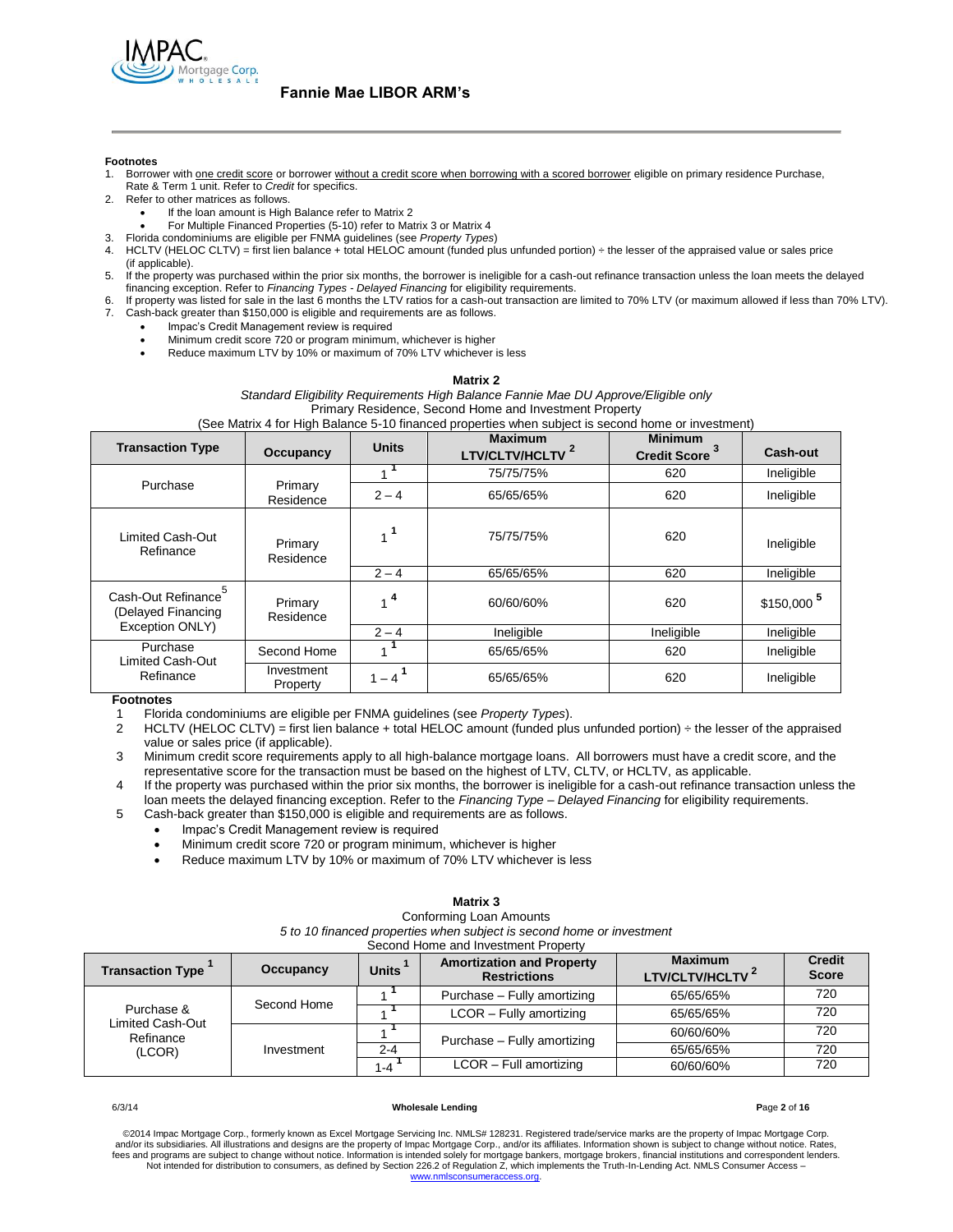

| Cash-Out <sup>3</sup><br>(Delayed Financing<br>Exception ONLY) | Second Home or<br>Investment |         | Cash-Out - Fully amortizing | Not Allowed unless<br>Delayed Financing<br>Exception: 60/60/60% | 720 |
|----------------------------------------------------------------|------------------------------|---------|-----------------------------|-----------------------------------------------------------------|-----|
|                                                                | Investment                   | $2 - 4$ |                             | Not Allowed unless<br>Delayed Financing<br>Exception: 60/60/60% | 720 |

**Footnotes**

1 Florida condominiums are eligible per FNMA guidelines (see *Property Types*).

2 HCLTV (HELOC CLTV) = first lien balance + total HELOC amount (funded plus unfunded portion) ÷ the lesser of the appraised value or sales price (if applicable).

**3** Cash-out is eligible using the Delayed Financing Option ONLY, refer to Refer to the *Financing Type – Delayed Financing* for eligibility requirements

> **Matrix 4** High Balance Loan Amounts

| 5 to 10 financed properties when subject is second home or investment<br>Second Home and Investment Property |                              |              |                                                         |                                               |                               |
|--------------------------------------------------------------------------------------------------------------|------------------------------|--------------|---------------------------------------------------------|-----------------------------------------------|-------------------------------|
| <b>Transaction Type</b>                                                                                      | Occupancy                    | <b>Units</b> | <b>Amortization and Property</b><br><b>Restrictions</b> | <b>Maximum</b><br>LTV/CLTV/HCLTV <sup>2</sup> | <b>Credit</b><br><b>Score</b> |
| Purchase &                                                                                                   | Second Home                  |              | Purchase and LCOR<br>Fully amortizing                   | 65/65/65%                                     | 720                           |
| Limited Cash-Out<br>Refinance<br>(LCOR)                                                                      | Investment                   |              | Purchase and LCOR<br>Fully amortizing                   | 65/65/65%                                     | 720                           |
|                                                                                                              |                              | $2 - 4$      | Purchase and LCOR<br>Fully amortizing                   | 60/60/60%                                     |                               |
| Cash-Out <sup>3</sup>                                                                                        | Second Home or<br>Investment |              | Cash-Out - Not Allowed                                  | Ineligible                                    | Ineligible                    |
|                                                                                                              | Investment                   | $2 - 4$      |                                                         | Ineligible                                    | Ineligible                    |

#### **Footnotes**

1 Florida condominiums are eligible per FNMA guidelines (see *Property Types*).

2 HCLTV (HELOC CLTV) = first lien balance + total HELOC amount (funded plus unfunded portion) ÷ the lesser of the

appraised value or sales price (if applicable).

**3** Cash-out is not allowed. Delayed Financing Exception is not allowed for High Balance Loans with 5 – 10 financed properties.

#### **Product Description**

- Hybrid ARM's 5/1, 7/1 and 10/1
- Fully Amortizing

#### **Product Codes**

#### **Standard Conforming Loan Amounts**

| <b>Hybrid ARM</b> | <b>Product Code</b>         |
|-------------------|-----------------------------|
| 5/1 ARM           | CA51 Conventional 5/1 ARM   |
| 7/1 ARM           | CA71 Conventional 7/1 ARM   |
| 10/1 ARM          | CA101 Conventional 10/1 ARM |

#### **High Balance Conforming Loan Amounts**

| <b>Hybrid ARM</b> | <b>Product Code</b>                |
|-------------------|------------------------------------|
| 5/1 ARM           | CA51HB Conv 5/1 ARM High Balance   |
| 7/1 ARM           | CA71HB Conv 7/1 ARM High Balance   |
| 10/1 ARM          | CA101HB Conv 10/1 ARM High Balance |

#### **Conforming Loan Amounts with Lender Paid MI**

| <b>Hybrid ARM</b> | <b>Product Code</b>           |
|-------------------|-------------------------------|
| 5/1 ARM           | CA51LM Conventional 5/1 ARM   |
| 7/1 ARM           | CA71LM Conventional 7/1 ARM   |
| 10/1 ARM          | CA101LM Conventional 10/1 ARM |

### **High Balance Conforming Loan Amounts with Lender Paid MI**

| <b>Hybrid ARM</b> | <b>Product Code</b>                  |
|-------------------|--------------------------------------|
| 5/1 ARM           | CA51HBLM Conv 5/1 ARM High Balance   |
| 7/1 ARM           | CA71HBLM Conv 7/1 ARM High Balance   |
| 10/1 ARM          | CA101HBLM Conv 10/1 ARM High Balance |

6/3/14 **Wholesale Lending P**age **3** of **16**

©2014 Impac Mortgage Corp., formerly known as Excel Mortgage Servicing Inc. NMLS# 128231. Registered trade/service marks are the property of Impac Mortgage Corp. and/or its subsidiaries. All illustrations and designs are the property of Impac Mortgage Corp., and/or its affiliates. Information shown is subject to change without notice. Rates,<br>fees and programs are subject to change [www.nmlsconsumeraccess.org.](http://www.nmlsconsumeraccess.org/)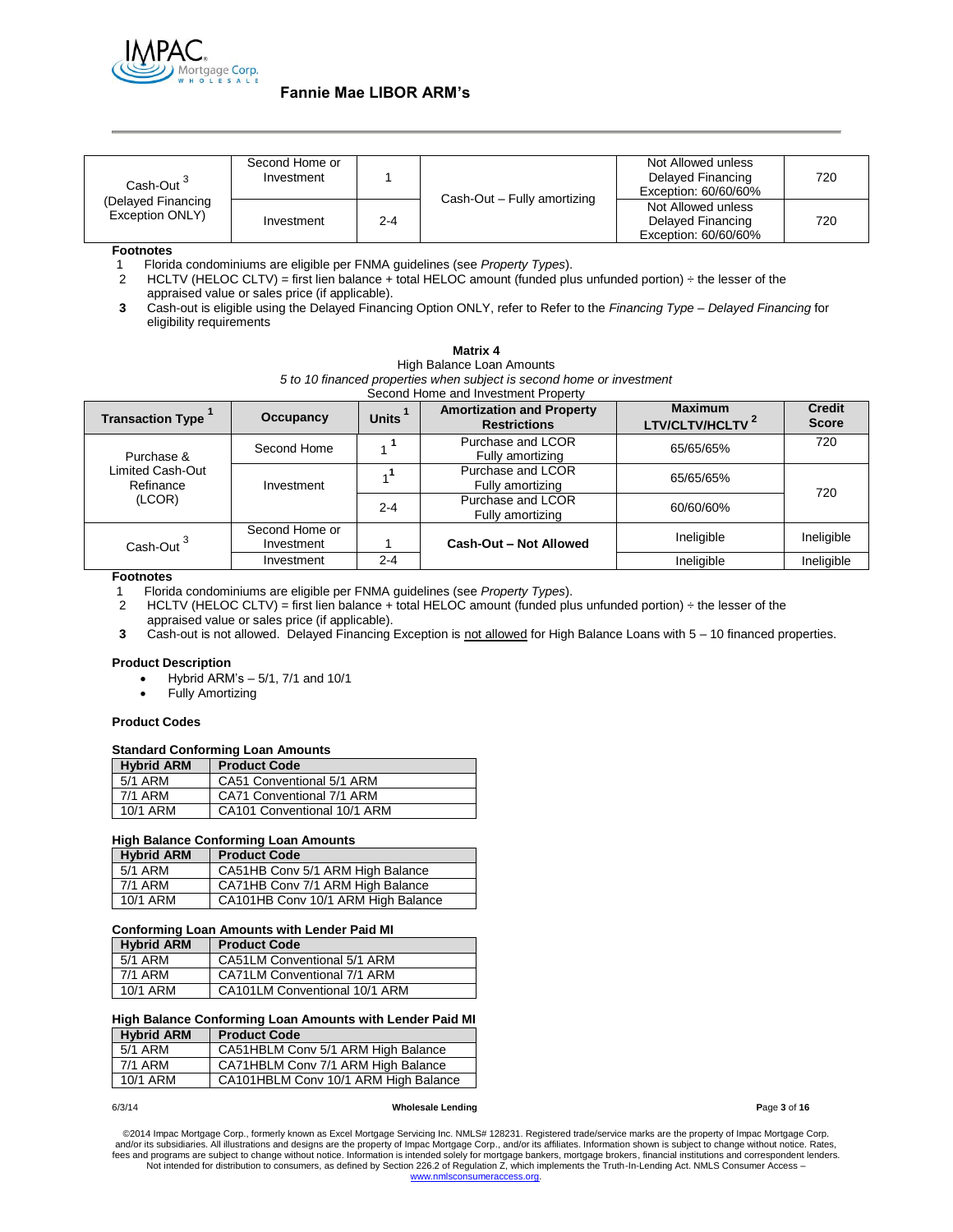

# **Eligibility Requirements**

| <b>Adjustable Rate</b> |                                                                                                                                                                                                                               |                                                                                                                                                                                                                         |              |  |  |  |  |
|------------------------|-------------------------------------------------------------------------------------------------------------------------------------------------------------------------------------------------------------------------------|-------------------------------------------------------------------------------------------------------------------------------------------------------------------------------------------------------------------------|--------------|--|--|--|--|
| <b>Details</b>         |                                                                                                                                                                                                                               | 5/1 ARM                                                                                                                                                                                                                 |              |  |  |  |  |
|                        | Interest rate adjustment                                                                                                                                                                                                      | Initial: 2% up/down; Subsequent: 2% up/down; Lifetime : 5% up                                                                                                                                                           |              |  |  |  |  |
|                        | caps                                                                                                                                                                                                                          | 7/1 & 10/1 ARMs                                                                                                                                                                                                         |              |  |  |  |  |
|                        |                                                                                                                                                                                                                               | Initial: 5% up/down; Subsequent: 2% up/down; Lifetime: 5% up                                                                                                                                                            |              |  |  |  |  |
|                        | <b>Margin</b>                                                                                                                                                                                                                 | 2.25%                                                                                                                                                                                                                   |              |  |  |  |  |
|                        | Index                                                                                                                                                                                                                         | 1-Year LIBOR (London InterBank Offer Rate)                                                                                                                                                                              |              |  |  |  |  |
|                        | <b>Interest rate Floor</b>                                                                                                                                                                                                    | The interest rate Floor is equal to the Margin                                                                                                                                                                          |              |  |  |  |  |
|                        |                                                                                                                                                                                                                               | 5/1: The first Change Date is the 60 <sup>th</sup> payment due date. There is a new                                                                                                                                     |              |  |  |  |  |
|                        |                                                                                                                                                                                                                               | Change Date every 12 months thereafter                                                                                                                                                                                  |              |  |  |  |  |
|                        |                                                                                                                                                                                                                               | 7/1: The first Change Date is the 84 <sup>th</sup> payment due date. There is a new                                                                                                                                     |              |  |  |  |  |
|                        | <b>Change dates</b>                                                                                                                                                                                                           | Change Date every 12 months thereafter                                                                                                                                                                                  |              |  |  |  |  |
|                        |                                                                                                                                                                                                                               | 10/1: The first Change Date is the 120 <sup>th</sup> payment due date. There is a new                                                                                                                                   |              |  |  |  |  |
|                        |                                                                                                                                                                                                                               | Change Date every 12 months thereafter                                                                                                                                                                                  |              |  |  |  |  |
|                        | <b>Conversion Option</b>                                                                                                                                                                                                      | None                                                                                                                                                                                                                    |              |  |  |  |  |
|                        |                                                                                                                                                                                                                               | Permitted after the first adjustment. Subject to conditions, fees and rate                                                                                                                                              |              |  |  |  |  |
|                        | <b>Assumption</b>                                                                                                                                                                                                             | adjustment                                                                                                                                                                                                              |              |  |  |  |  |
| <b>Appraisal</b>       | Standard appraisal requirements apply, except:                                                                                                                                                                                |                                                                                                                                                                                                                         |              |  |  |  |  |
| <b>Requirements</b>    | $\bullet$                                                                                                                                                                                                                     | One-Unit Residential Appraisal Field Review Report (Form 2000) also required if: the property                                                                                                                           |              |  |  |  |  |
|                        |                                                                                                                                                                                                                               | value is >= \$1 million and the LTV/CLTV/HCLTV > 75%                                                                                                                                                                    |              |  |  |  |  |
|                        | ٠                                                                                                                                                                                                                             | Form 1007 is required whenever rental income is used to qualify the borrower                                                                                                                                            |              |  |  |  |  |
|                        |                                                                                                                                                                                                                               | For high balance loans, properties in attached condominium projects require two comparable sales                                                                                                                        |              |  |  |  |  |
|                        |                                                                                                                                                                                                                               | from projects other than the subject loan project, in addition to the standard comparable sale                                                                                                                          |              |  |  |  |  |
|                        | requirements per FNMA guidelines.                                                                                                                                                                                             |                                                                                                                                                                                                                         |              |  |  |  |  |
|                        |                                                                                                                                                                                                                               |                                                                                                                                                                                                                         |              |  |  |  |  |
|                        |                                                                                                                                                                                                                               | The following exterior-only property inspection appraisals and the DU property inspection reports will no longer be                                                                                                     |              |  |  |  |  |
|                        | offered by DU with DU Version 9.0 and are not permitted:                                                                                                                                                                      |                                                                                                                                                                                                                         |              |  |  |  |  |
|                        |                                                                                                                                                                                                                               | Exterior-Only Inspection Residential Appraisal Report (Form 2055)                                                                                                                                                       |              |  |  |  |  |
|                        |                                                                                                                                                                                                                               | Exterior-Only Inspection Individual Condominium Unit Appraisal Report (Form 1075)                                                                                                                                       |              |  |  |  |  |
|                        |                                                                                                                                                                                                                               | Desktop Underwriter Property Inspection Report (Form 2075)                                                                                                                                                              |              |  |  |  |  |
|                        |                                                                                                                                                                                                                               | DU Version 9.0 will recommend one of the following (based on the type of property):                                                                                                                                     |              |  |  |  |  |
|                        | Uniform Residential Appraisal Report (Form 1004)                                                                                                                                                                              |                                                                                                                                                                                                                         |              |  |  |  |  |
|                        | Individual Condominium Unit Appraisal Report (Form 1073)                                                                                                                                                                      |                                                                                                                                                                                                                         |              |  |  |  |  |
|                        | Small Residential Income Property Appraisal Report (Form 1025)<br>Note: In addition to the above full appraisal options, there will be loan casefiles that receive the property fieldwork                                     |                                                                                                                                                                                                                         |              |  |  |  |  |
|                        |                                                                                                                                                                                                                               |                                                                                                                                                                                                                         |              |  |  |  |  |
|                        | waiver option.                                                                                                                                                                                                                |                                                                                                                                                                                                                         |              |  |  |  |  |
|                        |                                                                                                                                                                                                                               |                                                                                                                                                                                                                         |              |  |  |  |  |
|                        | Property Inspection Waiver is eligible per DU recommendation and FNMA guidelines.                                                                                                                                             |                                                                                                                                                                                                                         |              |  |  |  |  |
|                        |                                                                                                                                                                                                                               |                                                                                                                                                                                                                         |              |  |  |  |  |
| Assets                 |                                                                                                                                                                                                                               | Evaluated per DU and Fannie Mae guidelines with the following restrictions                                                                                                                                              |              |  |  |  |  |
|                        |                                                                                                                                                                                                                               | Stand-alone VOD (Verification of Deposit) is ineligible. VOD must be accompanied by at least one                                                                                                                        |              |  |  |  |  |
|                        | monthly bank statement.                                                                                                                                                                                                       |                                                                                                                                                                                                                         |              |  |  |  |  |
|                        |                                                                                                                                                                                                                               |                                                                                                                                                                                                                         |              |  |  |  |  |
|                        | <b>Depository Accounts</b>                                                                                                                                                                                                    |                                                                                                                                                                                                                         |              |  |  |  |  |
|                        |                                                                                                                                                                                                                               | Funds held in a checking, savings, money market, certificate of deposit, or other depository account may be used                                                                                                        |              |  |  |  |  |
|                        |                                                                                                                                                                                                                               | for the down payment, closing costs, and financial reserves. Any indications of borrowed funds must be<br>investigated. Unverified funds are not acceptable for the down payment, closing costs, or financial reserves. |              |  |  |  |  |
|                        |                                                                                                                                                                                                                               |                                                                                                                                                                                                                         |              |  |  |  |  |
|                        | <b>Business Assets</b>                                                                                                                                                                                                        |                                                                                                                                                                                                                         |              |  |  |  |  |
|                        |                                                                                                                                                                                                                               | Business assets may be an acceptable source of funds for the down payment, closing costs, and financial reserves                                                                                                        |              |  |  |  |  |
|                        |                                                                                                                                                                                                                               | when a borrower is self-employed and the individual federal income tax returns have been evaluated by the lender,                                                                                                       |              |  |  |  |  |
|                        |                                                                                                                                                                                                                               | including, if applicable, the business federal income tax returns for that particular business (non-Schedule C). The                                                                                                    |              |  |  |  |  |
|                        |                                                                                                                                                                                                                               | borrower must be listed as an owner of the account and the account must be verified in accordance with FNMA                                                                                                             |              |  |  |  |  |
|                        |                                                                                                                                                                                                                               | Selling Guide (B3-4.2-01 Verification of Deposits and Assets). The lender must perform a business cash flow                                                                                                             |              |  |  |  |  |
|                        |                                                                                                                                                                                                                               | analysis to confirm that the withdrawal of funds for this transaction will not have a negative impact on the business.                                                                                                  |              |  |  |  |  |
|                        |                                                                                                                                                                                                                               | (See B3-3.2 Self-Employment Income for additional information on analysis of a self-employed borrower.)                                                                                                                 |              |  |  |  |  |
|                        |                                                                                                                                                                                                                               |                                                                                                                                                                                                                         |              |  |  |  |  |
|                        | <b>Bank Statements and Large Deposits (B3-4.2-02)</b>                                                                                                                                                                         |                                                                                                                                                                                                                         |              |  |  |  |  |
|                        |                                                                                                                                                                                                                               | When bank statements (typically covering the most recent two months) are used, the lender must evaluate large                                                                                                           |              |  |  |  |  |
|                        | deposits, which are defined as a single deposit that exceeds 50% of the total monthly qualifying income for<br>the loan. Requirements for evaluating large deposits vary based on the transaction type, as shown in the table |                                                                                                                                                                                                                         |              |  |  |  |  |
|                        |                                                                                                                                                                                                                               |                                                                                                                                                                                                                         |              |  |  |  |  |
|                        | below.                                                                                                                                                                                                                        |                                                                                                                                                                                                                         |              |  |  |  |  |
| 6/3/14                 |                                                                                                                                                                                                                               | <b>Wholesale Lending</b>                                                                                                                                                                                                | Page 4 of 16 |  |  |  |  |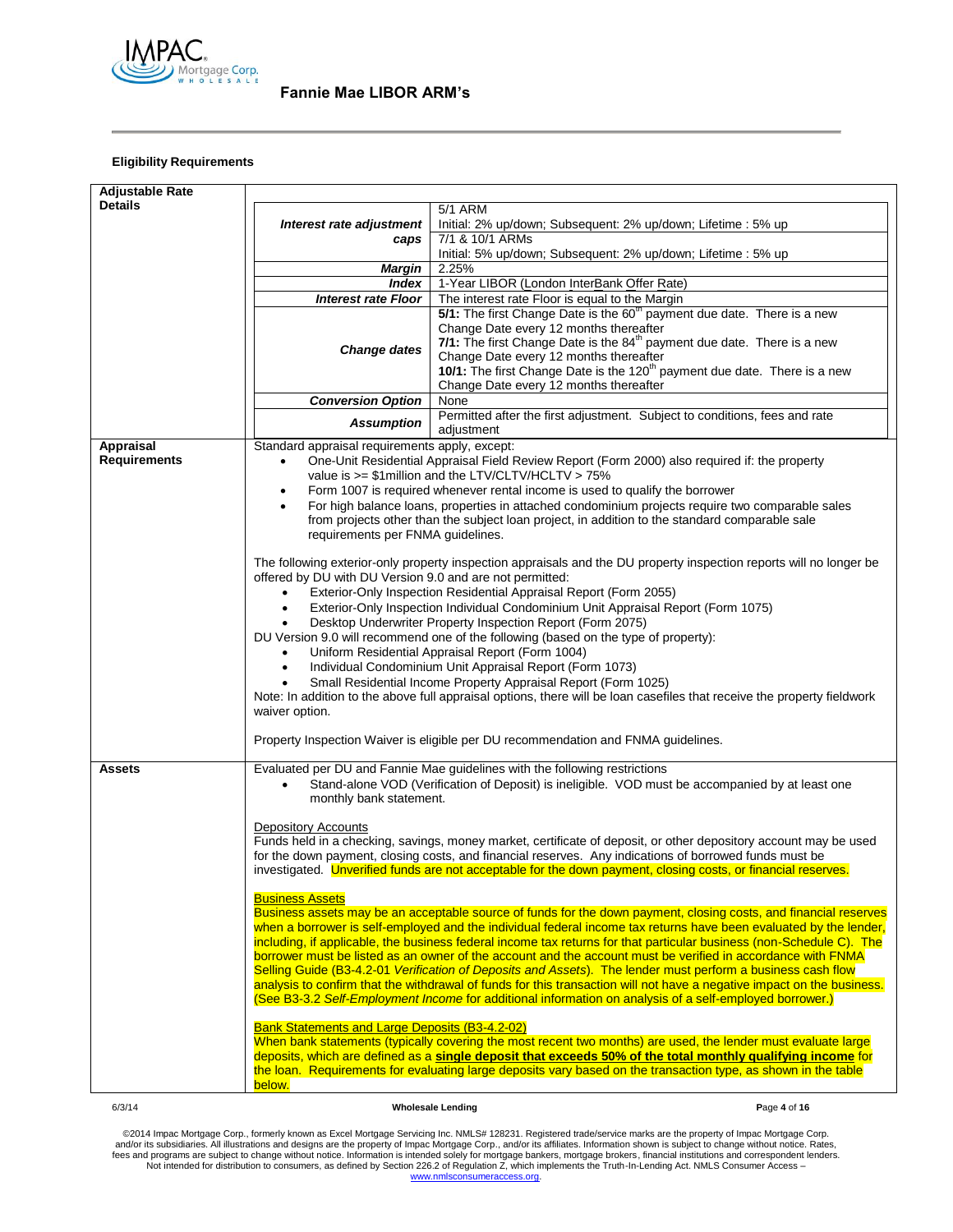

| <b>Transaction Type</b>                                                                                                                                                                                                                                                                                                                                                                                                                                                                                                                                                                                                                               | <b>Evaluation Requirements</b>                                                                                                                                                                                                                                                                                                                                                                                                                                                                                                                                                                                                                                                                                                                                                                                                                                              |  |
|-------------------------------------------------------------------------------------------------------------------------------------------------------------------------------------------------------------------------------------------------------------------------------------------------------------------------------------------------------------------------------------------------------------------------------------------------------------------------------------------------------------------------------------------------------------------------------------------------------------------------------------------------------|-----------------------------------------------------------------------------------------------------------------------------------------------------------------------------------------------------------------------------------------------------------------------------------------------------------------------------------------------------------------------------------------------------------------------------------------------------------------------------------------------------------------------------------------------------------------------------------------------------------------------------------------------------------------------------------------------------------------------------------------------------------------------------------------------------------------------------------------------------------------------------|--|
| <b>Refinance transactions</b>                                                                                                                                                                                                                                                                                                                                                                                                                                                                                                                                                                                                                         | Documentation or explanation for large deposits is not required [by FNMA];<br>however, the lender remains responsible for ensuring that any borrowed funds,<br>including any related liability, are considered.                                                                                                                                                                                                                                                                                                                                                                                                                                                                                                                                                                                                                                                             |  |
|                                                                                                                                                                                                                                                                                                                                                                                                                                                                                                                                                                                                                                                       | If funds from a large deposit are needed to complete the purchase transaction (that<br>is, are used for the down payment, closing costs, or financial reserves), the lender<br>must document that those funds are from an acceptable source. Occasionally, a<br>borrower may not have all of the documentation required to confirm the source of<br>ta deposit. In those instances, the lender must use reasonable judgment based on<br>the available documentation as well as the borrower's debt-to-income ratio and<br>overall income and credit profile. Examples of acceptable documentation include<br>the borrower's written explanation, proof of ownership of an asset that was sold, or<br>a copy of a wedding invitation to support receipt of gift funds. The lender must<br>place in the loan file written documentation of the rationale for using the funds. |  |
| <b>Purchase transactions</b>                                                                                                                                                                                                                                                                                                                                                                                                                                                                                                                                                                                                                          | Verified funds must be reduced by the amount (or portion) of the undocumented<br>large deposit (as defined above), and the lender must confirm that the remaining<br>funds are sufficient for the down payment, closing costs, and financial reserves.<br>When the lender uses a reduced asset amount, net of the unsourced amount of a<br>large deposit, that reduced amount must be used for underwriting purposes<br>(whether the mortgage loan is underwritten manually or through DU). Note: When<br>a deposit has both sourced and unsourced portions, only the unsourced portion<br>must be used to calculate whether or not it must be considered a large deposit.                                                                                                                                                                                                  |  |
| Note: If the source of a large deposit is readily identifiable on the account statement(s), such as a direct deposit<br>from an employer (payroll), the Social Security Administration, or IRS or state income tax refund, or a transfer of<br>funds between verified accounts, and the source of the deposit is printed on the statement, there is no need to<br>obtain further explanation or documentation. However, if the source of the deposit is printed on the statement, but<br>the underwriter still has questions as to whether the funds may have been borrowed the underwriter reserves the<br>right to obtain additional documentation. |                                                                                                                                                                                                                                                                                                                                                                                                                                                                                                                                                                                                                                                                                                                                                                                                                                                                             |  |
|                                                                                                                                                                                                                                                                                                                                                                                                                                                                                                                                                                                                                                                       |                                                                                                                                                                                                                                                                                                                                                                                                                                                                                                                                                                                                                                                                                                                                                                                                                                                                             |  |
|                                                                                                                                                                                                                                                                                                                                                                                                                                                                                                                                                                                                                                                       | Sales Proceeds Needed for Down Payment and Closing Costs (B3-4.3-10)<br>the new house, the lender must verify the source of funds by obtaining a copy of the final HUD-1 Settlement<br>net cash proceeds to consummate the purchase of the new home.                                                                                                                                                                                                                                                                                                                                                                                                                                                                                                                                                                                                                        |  |
|                                                                                                                                                                                                                                                                                                                                                                                                                                                                                                                                                                                                                                                       | If the proceeds from the sale of a currently owned home are needed for the down payment and closing costs on<br>Statement on the existing home before, or simultaneously with, the settlement on the new home, showing sufficient<br>Assets for the down payment from a "like-kind exchange," also known as a 1031 exchange, are eligible if properly<br>documented and in compliance with Internal Revenue Code Section 1031. See B3-4.3-11 Trade Equity for                                                                                                                                                                                                                                                                                                                                                                                                               |  |
|                                                                                                                                                                                                                                                                                                                                                                                                                                                                                                                                                                                                                                                       | If an insurance company payout is used for the down payment or closing costs, lenders must document the<br>borrower's receipt of the funds from the insurance company by obtaining either a copy of the check from the<br>insurer or a copy of the payout statement issued by the insurer. It the cash-value of the life insurance is being<br>used for reserves, the cash-value must be documented but does not need to be liquidated and received by the                                                                                                                                                                                                                                                                                                                                                                                                                  |  |
| <b>Like-Kind Exchanges</b><br>additional information)<br>Cash Value of Life Insurance (B3-4.3-19)<br>borrower.<br>Borrower Investment<br>loans):                                                                                                                                                                                                                                                                                                                                                                                                                                                                                                      | 80% or less LTV, CLTV, or HCLTV on 1-4 unit principal residence or second home:<br>A minimum borrower contribution from the borrower's own funds is not required. All funds<br>needed to complete the transaction can come from a gift.<br>Greater than 80% LTV, CLTV, or HCLTV on 1-unit principal residence (except for high-balance mortgage<br>• A minimum borrower contribution from the borrower's own funds is not required. All funds                                                                                                                                                                                                                                                                                                                                                                                                                               |  |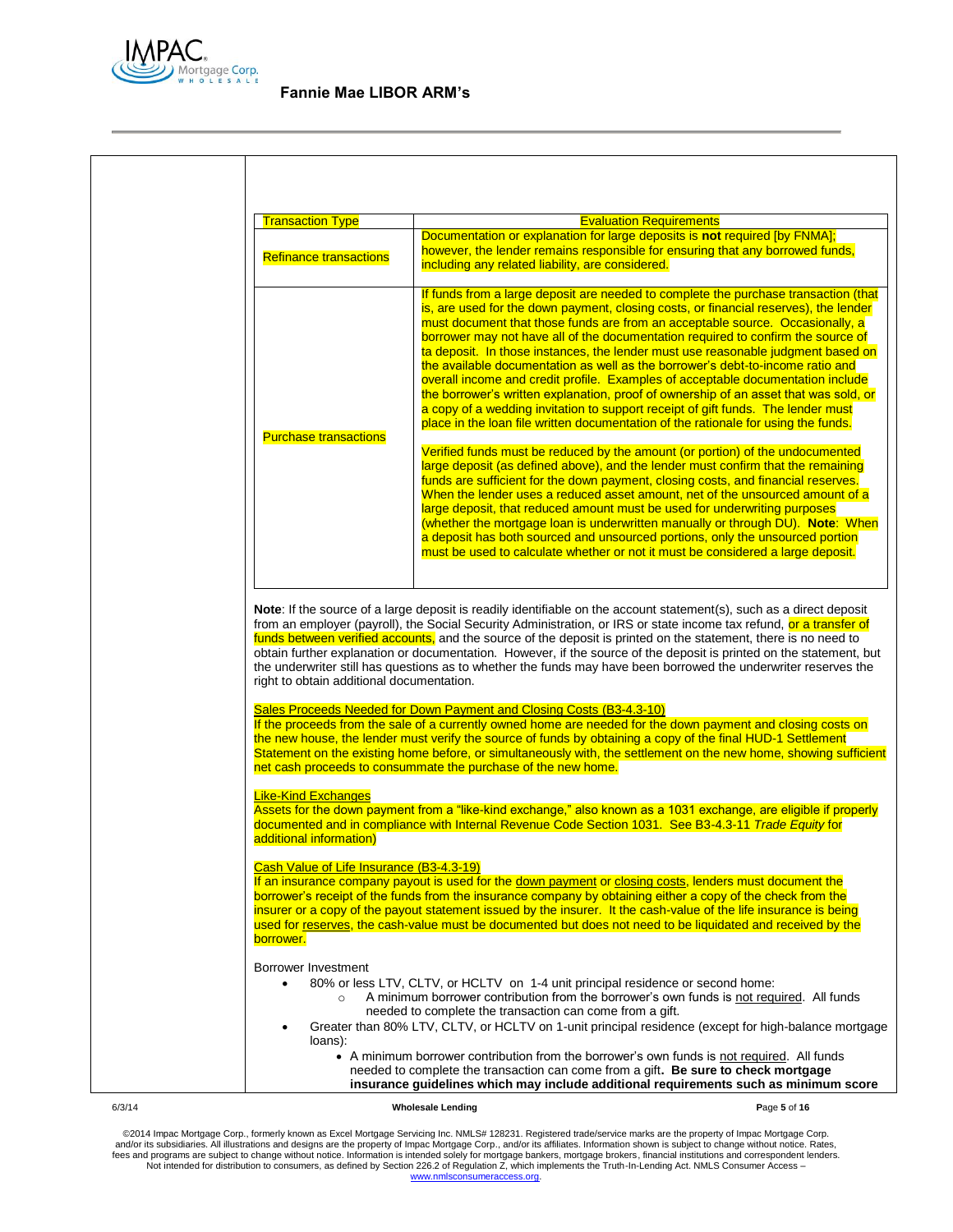

|        | and maximum debt-to-income (DTI) ratios.<br>Greater than 80% LTV, CLTV, or HCLTV on 2-4 unit principal residence, second home, and high-<br>٠<br>balance mortgage loans:<br>The borrower must make a 5% minimum borrower contribution from his or her own funds. (If<br>٠<br>the borrower receives a gift from a relative or domestic partner who has lived with the borrower<br>for the last 12 months, or from a fiance or fiancee, the gift is considered the borrower's own<br>funds and may be used to satisfy the minimum borrower contribution requirement as long as<br>both individuals will use the home being purchased as their principal residence. Be sure to<br>check mortgage insurance guidelines.) After the minimum borrower contribution has been<br>met, gifts can be used to supplement the down payment, closing costs, and reserves<br>Investment property loans require entire down payment from borrower's own funds, gift ineligible.                                                   |              |
|--------|--------------------------------------------------------------------------------------------------------------------------------------------------------------------------------------------------------------------------------------------------------------------------------------------------------------------------------------------------------------------------------------------------------------------------------------------------------------------------------------------------------------------------------------------------------------------------------------------------------------------------------------------------------------------------------------------------------------------------------------------------------------------------------------------------------------------------------------------------------------------------------------------------------------------------------------------------------------------------------------------------------------------|--------------|
|        | Seller Contributions: Basis for the limit is LTV/CLTV ratio as follows:<br>Primary Residence and Second Homes (Conforming loan amounts)<br>3% for LTV/CLTV > 90%<br>$\bullet$<br>6% for LTV/CLTV > 75% <= 90%<br>$\bullet$<br>9% for LTV/CLTV = $<$ 75%<br>Primary Residence and Second Homes (High Balance Ioan amounts)<br>3% for all LTV/CLTV's<br>Investment Properties (both Conforming and High Balance Ioans)                                                                                                                                                                                                                                                                                                                                                                                                                                                                                                                                                                                               |              |
|        | 2% at all LTV/CLTV's<br>Gifts<br>Primary Residence and Second Homes<br>Eligible provided the required Borrower investment is met<br>Waive Borrower investment when gift funds reduce the LTV/CLTV to 80% or less<br><b>Investment Properties</b><br>Gift ineligible<br>$\bullet$                                                                                                                                                                                                                                                                                                                                                                                                                                                                                                                                                                                                                                                                                                                                   |              |
|        | Reserves<br>Additional reserves may be required by DU based on risk. DU will calculate the reserve requirement for<br>$\bullet$<br>the subject property. When a borrower has multiple financed properties and is financing (or refinancing)<br>a second home or investment property, DU is not able to determine the exact number of financed<br>properties the borrower owns. As a result, the lender must manually apply the applicable additional<br>reserve requirements for the other financed investment property and second home transactions. DU is<br>also not able to determine if the borrower has not sold or has converted his or her principal residence to<br>a second home or investment property. The lender must manually apply the applicable additional<br>reserve requirements for the borrower's current principal residence.<br>Cash-Out Refis – The cash out may not be used to meet the reserve requirement                                                                               |              |
|        | <b>Primary Residence</b><br>1 – 4 units – Per DU (Note: A minimum of six months of reserves will be required for 2-4 unit principal<br>residence transactions. This is a new requirement for DU 9.0 or later and will be reflected in the Total<br>Funds to be Verified section of the DU Underwriting Findings Report.<br>Second Homes (all transaction types)<br>Per DU, typically 2 months PITIA<br>Investment Properties (all transaction types)<br>Per DU, typically 6 months PITIA<br>$\bullet$                                                                                                                                                                                                                                                                                                                                                                                                                                                                                                              |              |
|        | <b>Manual Reserve Calculations for Specific Transactions (required in addition to DU reserves)</b><br>Additional requirements and reserves may apply if borrower is retaining primary residence:<br>The borrower's primary residence is for sale, but will not close before the Note Date of the Mortgage on<br>the new primary residence, OR<br>The borrower is converting their primary residence to a second home or investment property<br>If the percentage of equity in the current principal residence is 30% or more, then additional<br>reserves are 2 months on subject property and 2 months on current principal residence<br>If the percentage of equity in the current principal residence is LESS THAN 30%, then<br>$\bullet$<br>additional reserves are 6 months on the subject property and 6 months on current principal<br>residence<br>Additional requirements and reserves may apply for second home and investment transactions for<br>borrowers who will have $1 - 10$ financed properties: |              |
|        | If the total number of financed properties is 1 to 4 financed properties, then additional reserves<br>are 2 months for each second home or investment property<br>If the total number of financed properties is 5 to 10 financed properties, then additional<br>reserves are 6 months for each second home or investment property                                                                                                                                                                                                                                                                                                                                                                                                                                                                                                                                                                                                                                                                                  |              |
| 6/3/14 | <b>Wholesale Lending</b>                                                                                                                                                                                                                                                                                                                                                                                                                                                                                                                                                                                                                                                                                                                                                                                                                                                                                                                                                                                           | Page 6 of 16 |

@2014 Impac Mortgage Corp., formerly known as Excel Mortgage Servicing Inc. NMLS# 128231. Registered trade/service marks are the property of Impac Mortgage Corp.<br>https://www.assurfactions and designs are the property of Im [www.nmlsconsumeraccess.org.](http://www.nmlsconsumeraccess.org/)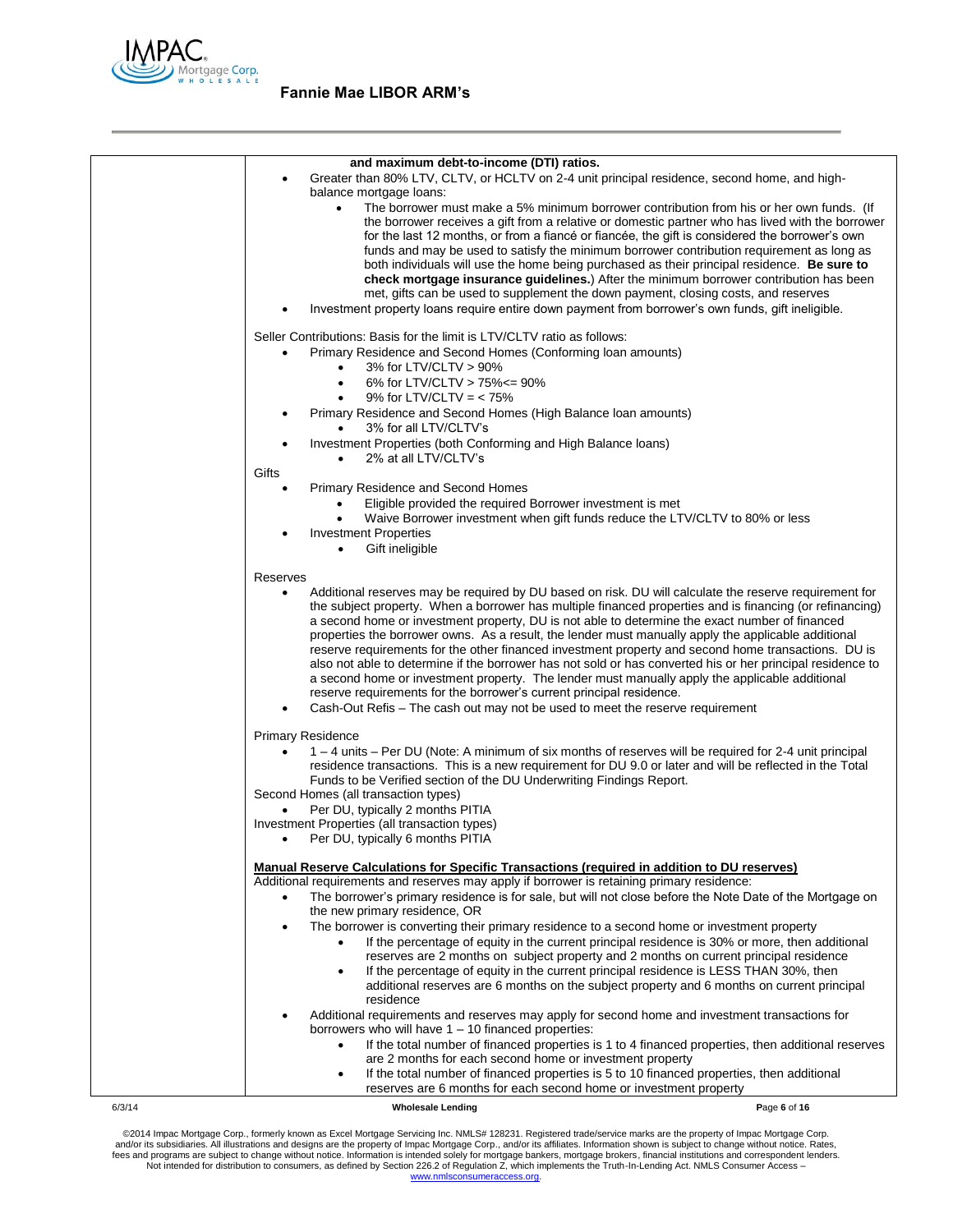

|                             | See Fannie Mae Selling Guide for additional information (B3-4.1-01 Minimum Reserve Requirements)<br>Refer to Section Limitations on Other Real Estate Owned for additional reserve requirements.<br>Mortgage insurers reserve eligibility requirements may supersede those listed above.                                                                                                                                                                                                                                                                                                                                                                                                                                                                                                                                                                                                                                                                                                                                                                                                                                                                                                                                                                                                                                                                                                                                                                                                                                                                   |              |
|-----------------------------|------------------------------------------------------------------------------------------------------------------------------------------------------------------------------------------------------------------------------------------------------------------------------------------------------------------------------------------------------------------------------------------------------------------------------------------------------------------------------------------------------------------------------------------------------------------------------------------------------------------------------------------------------------------------------------------------------------------------------------------------------------------------------------------------------------------------------------------------------------------------------------------------------------------------------------------------------------------------------------------------------------------------------------------------------------------------------------------------------------------------------------------------------------------------------------------------------------------------------------------------------------------------------------------------------------------------------------------------------------------------------------------------------------------------------------------------------------------------------------------------------------------------------------------------------------|--------------|
| <b>Assumptions</b>          | Ineligible                                                                                                                                                                                                                                                                                                                                                                                                                                                                                                                                                                                                                                                                                                                                                                                                                                                                                                                                                                                                                                                                                                                                                                                                                                                                                                                                                                                                                                                                                                                                                 |              |
| <b>Borrower Eligibility</b> | Eligible<br><b>US Citizen</b><br>Permanent resident alien<br>$\bullet$<br>Non-permanent resident alien (maximum 80% LTV/CLTV/HCLTV on 1-unit primary residence only; other<br>restrictions apply)<br>Inter Vivos Revocable Trust (FNMA B2-2-05)<br>Note: A Power of Attorney is not allowed on properties held in a trust<br>Ineligible<br><b>Foreign Nationals</b>                                                                                                                                                                                                                                                                                                                                                                                                                                                                                                                                                                                                                                                                                                                                                                                                                                                                                                                                                                                                                                                                                                                                                                                        |              |
| <b>Co-borrowers</b>         | DU Approve/Eligible<br>Ratios determined by DU<br>Non-occupant co-borrower eligible per DU (See restriction below)<br>$\bullet$                                                                                                                                                                                                                                                                                                                                                                                                                                                                                                                                                                                                                                                                                                                                                                                                                                                                                                                                                                                                                                                                                                                                                                                                                                                                                                                                                                                                                            |              |
|                             | Restriction: Non-occupant co-borrower is not allowed on loans where any borrower has only one score or no score,<br>or on a primary residence refinance loan where the borrower is exercising the delayed financing exception.                                                                                                                                                                                                                                                                                                                                                                                                                                                                                                                                                                                                                                                                                                                                                                                                                                                                                                                                                                                                                                                                                                                                                                                                                                                                                                                             |              |
| <b>Credit</b>               | DU Approve/Eligible findings only<br>Refer to Loan Amount and LTV Limitations for minimum credit score requirements<br>Housing (Mortgage/Rental) Payment History (PITIA) is inclusive of all liens regardless of position, as well<br>as all occupancy types.<br>Mortgage history evaluated by DU<br>$\bullet$<br>Mortgage/Rental Delinquencies - Loans are ineligible with one or more mortgage/rental<br>$\bullet$<br>delinquencies of 60, 90, 120, 150 days or greater reported within 12 months of the date of the<br>credit report.<br><b>Multiple Financed Properties</b><br>Borrowers with 5 - 10 financed properties (when Second Home or Investment Property is the Subject)<br>Bankruptcy or Foreclosure - The borrower cannot have any history of bankruptcy or foreclosure<br>$\bullet$<br>within the past 7years.<br>Mortgage Delinquencies- The borrower cannot have any delinquencies, 30-day or greater, within<br>$\bullet$<br>the past 12 months on any mortgage loans.<br>Allowable Age of Credit Documents<br>Credit documents include credit reports and employment, income, and asset documentation. For all mortgage<br>loans (existing and new construction), the credit documents must be no more than four months old on the date the<br>note is signed. (SEL-2013-04)<br><b>Disputed Credit Report Tradelines</b><br>When DU identifies a disputed tradeline and that tradeline was not included in the credit risk<br>assessment, the lender must obtain a new credit report with the tradeline no longer reported as disputed |              |
|                             | and resubmit the loan casefile to DU.<br>Impac does not manually underwrite conventional loans so there is no "manual underwrite"<br>solution.<br>If DU does not issue the disputed tradeline message, the lender is only required to ensure the payment<br>for the tradeline, if any, is included in the total expense ratio if the account belongs to the borrower.                                                                                                                                                                                                                                                                                                                                                                                                                                                                                                                                                                                                                                                                                                                                                                                                                                                                                                                                                                                                                                                                                                                                                                                      |              |
|                             | Credit Scores - Normally all borrowers must have at least two credit scores                                                                                                                                                                                                                                                                                                                                                                                                                                                                                                                                                                                                                                                                                                                                                                                                                                                                                                                                                                                                                                                                                                                                                                                                                                                                                                                                                                                                                                                                                |              |
|                             | For Primary Residence purchase and rate/term financing flexibilities apply as follows.<br>One borrower on every loan must have a credit score except for High Balance loans.<br>On High Balance loans all borrowers on the loan must have at least one credit score.<br>$\bullet$<br>Loans > 80% LTV with one or no score borrowers are subject to Mortgage Insurers requirements for<br>eligibility.<br>Borrower with one credit score or borrower without a credit score (see below) eligible on primary<br>$\bullet$<br>residence Purchase, Rate & Term 1 unit maximum 97% LTV minimum credit score 620.                                                                                                                                                                                                                                                                                                                                                                                                                                                                                                                                                                                                                                                                                                                                                                                                                                                                                                                                                |              |
| 6/3/14                      | <b>Wholesale Lending</b>                                                                                                                                                                                                                                                                                                                                                                                                                                                                                                                                                                                                                                                                                                                                                                                                                                                                                                                                                                                                                                                                                                                                                                                                                                                                                                                                                                                                                                                                                                                                   | Page 7 of 16 |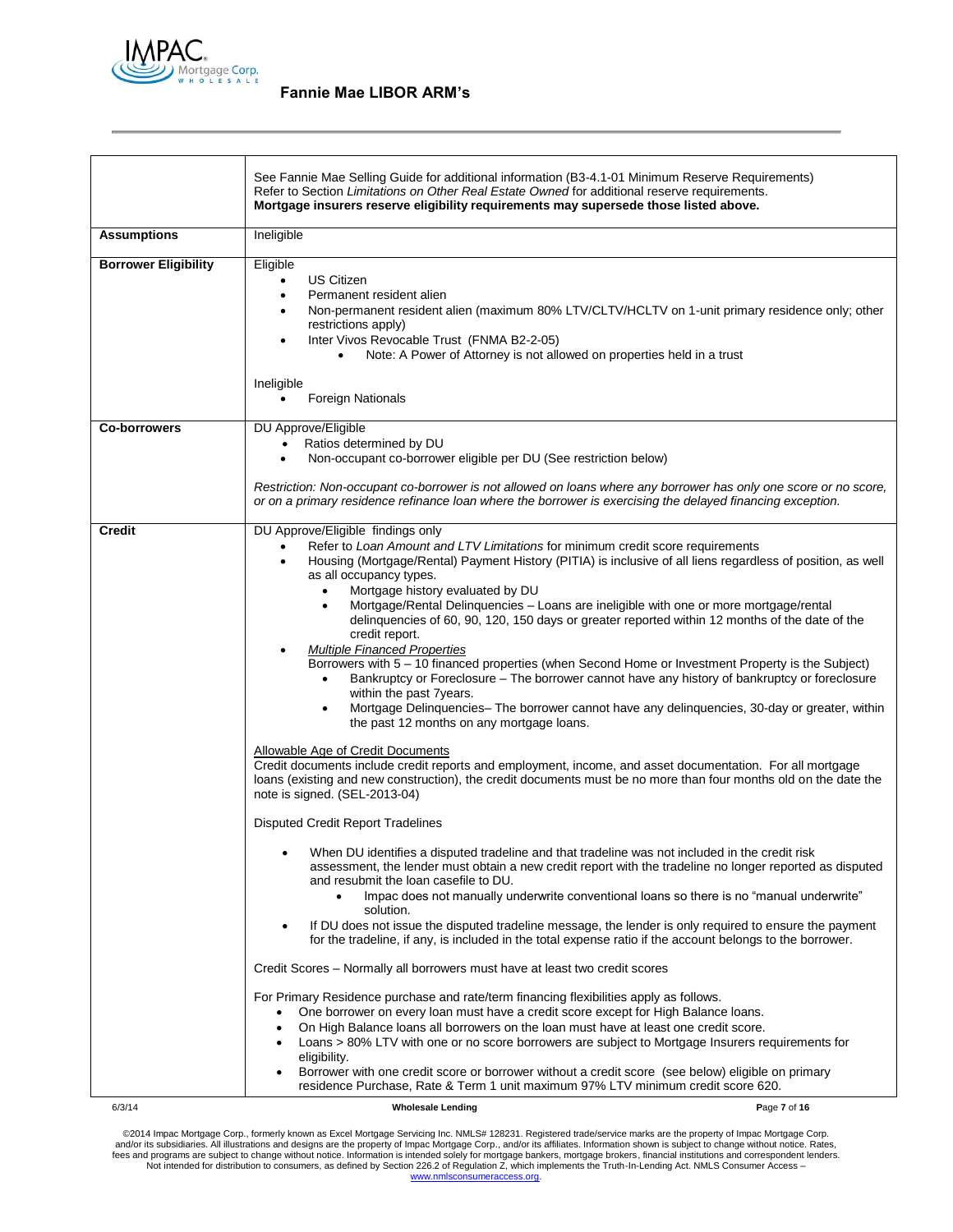

|                        | Borrower with one credit score is eligible as follows.                                                                                                                                                                                    |
|------------------------|-------------------------------------------------------------------------------------------------------------------------------------------------------------------------------------------------------------------------------------------|
|                        | • DU Approve/Eligible decision required<br>• Credit data is available from one repository and credit score is obtained from that repository                                                                                               |
|                        | • A three in-file merged credit report was ordered                                                                                                                                                                                        |
|                        |                                                                                                                                                                                                                                           |
|                        | Borrower without a credit score is eligible if at least one other borrower has one credit                                                                                                                                                 |
|                        | score and all conditions are met as follows.                                                                                                                                                                                              |
|                        | • DU Approve/Eligible decision required                                                                                                                                                                                                   |
|                        | • Primary residence 1-unit only                                                                                                                                                                                                           |
|                        | • Transaction is purchase or limited cash-out refinance<br>• Borrower with traditional credit and a credit score is contributing more than 50% of the                                                                                     |
|                        | qualifying income                                                                                                                                                                                                                         |
|                        | • Self-employed income is ineligible to be used to qualify on the loan when any borrower on                                                                                                                                               |
|                        | the transaction is without a credit score.                                                                                                                                                                                                |
|                        | Loan is not a High Balance loan                                                                                                                                                                                                           |
|                        |                                                                                                                                                                                                                                           |
|                        | Waiting Periods after Significant Derogatory Credit Events (SEL-2013-04)<br>The waiting period commences on the completion, discharge or dismissal date (as applicable) of the derogatory                                                 |
|                        | credit event and ends on the credit report date for DU loan casefiles. Impac follows standard FNMA Waiting Period                                                                                                                         |
|                        | Requirements. Reduced waiting periods due to "Extenuating Circumstances" are allowed on a case by case basis.                                                                                                                             |
|                        |                                                                                                                                                                                                                                           |
|                        | DU uses the credit report date to measure whether or not the applicable waiting period has been met after a                                                                                                                               |
|                        | significant derogatory event. If DU determines that the waiting period has not been met based on the credit report<br>used on the initial submission to DU, the lender may obtain an updated credit report and resubmit the loan casefile |
|                        | to DU after the required time has elapsed.                                                                                                                                                                                                |
|                        |                                                                                                                                                                                                                                           |
|                        | Ineligible                                                                                                                                                                                                                                |
|                        | <b>Manual Underwriting</b><br>٠                                                                                                                                                                                                           |
| <b>Documentation</b>   |                                                                                                                                                                                                                                           |
|                        | Document as determined by DU Findings, FNMA Selling Guide and Impac guidelines<br>Impac will accept digitally signed documents                                                                                                            |
|                        |                                                                                                                                                                                                                                           |
|                        | Power of Attorney is not allowed on any of the following:                                                                                                                                                                                 |
|                        | <b>Properties held in trust</b><br>$\bullet$                                                                                                                                                                                              |
|                        | <b>Cash Out refinance transactions</b>                                                                                                                                                                                                    |
| <b>Escrow Waivers</b>  | Property tax and insurance escrows may be waived for $LTV \leq 80\%$ .                                                                                                                                                                    |
|                        | Individual state laws may supersede this requirement.                                                                                                                                                                                     |
|                        |                                                                                                                                                                                                                                           |
|                        | <b>Escrow Accounts Required (FNMA B2-1.2-02 &amp; 2-03):</b>                                                                                                                                                                              |
|                        | Escrow accounts are required on all rate/term refinance transactions when real estate taxes are financed into the<br>loan. Escrow accounts are required on all cash out refinance transactions when the new loan amount includes the      |
|                        | financing of real estate taxes that are more than 60 days delinquent. The requirement may be superseded by state                                                                                                                          |
|                        | law to the extent certain states limit escrow requirements.                                                                                                                                                                               |
|                        |                                                                                                                                                                                                                                           |
| <b>Financing Types</b> | <b>Purchase Mortgages</b>                                                                                                                                                                                                                 |
|                        | Rate and Term Refinance/Limited Cash Out Refinance                                                                                                                                                                                        |
|                        | HUD-1 settlement statement(s) required from any transaction within past 6 months. If previous transaction                                                                                                                                 |
|                        | was a cash-out or if it combined a first and non-purchase money subordinate into a new first, loan to be                                                                                                                                  |
|                        | coded cash out. If new transaction combines a first and non-purchase money subordinate into a new first                                                                                                                                   |
|                        | loan, it is considered cash out.                                                                                                                                                                                                          |
|                        | Pay off of the existing first mortgage regardless of seasoning<br>$\bullet$<br>Pay off of existing subordinate liens that were used in whole to acquire the subject property                                                              |
|                        | $\bullet$<br>Closing costs and prepaid items may be financed into loan amount<br>٠                                                                                                                                                        |
|                        | If the borrower finances the payment of real estate taxes for the subject property into the loan amount, an<br>$\bullet$                                                                                                                  |
|                        | escrow (impound) account must be established (see Escrow Waivers) or the loan will be ineligible as a                                                                                                                                     |
|                        | rate/term refinance;                                                                                                                                                                                                                      |
|                        | The financing of real estate taxes that are more than 60 days delinguent will make the loan ineligible for<br>$\bullet$                                                                                                                   |
|                        | rate/term refinance. The loan must be processed as cash-out<br>Cash out limited to the lesser of 2% of the principal amount of the new loan or \$2000                                                                                     |
|                        | $\bullet$<br>Acceptable Continuity of Obligation<br>$\bullet$                                                                                                                                                                             |
|                        | Properties listed for sale (B2-1.2-02)<br>$\bullet$                                                                                                                                                                                       |
|                        | The subject property must not be currently listed for sale. It must be taken off the market on or                                                                                                                                         |
| 6/3/14                 | <b>Wholesale Lending</b><br>Page 8 of 16                                                                                                                                                                                                  |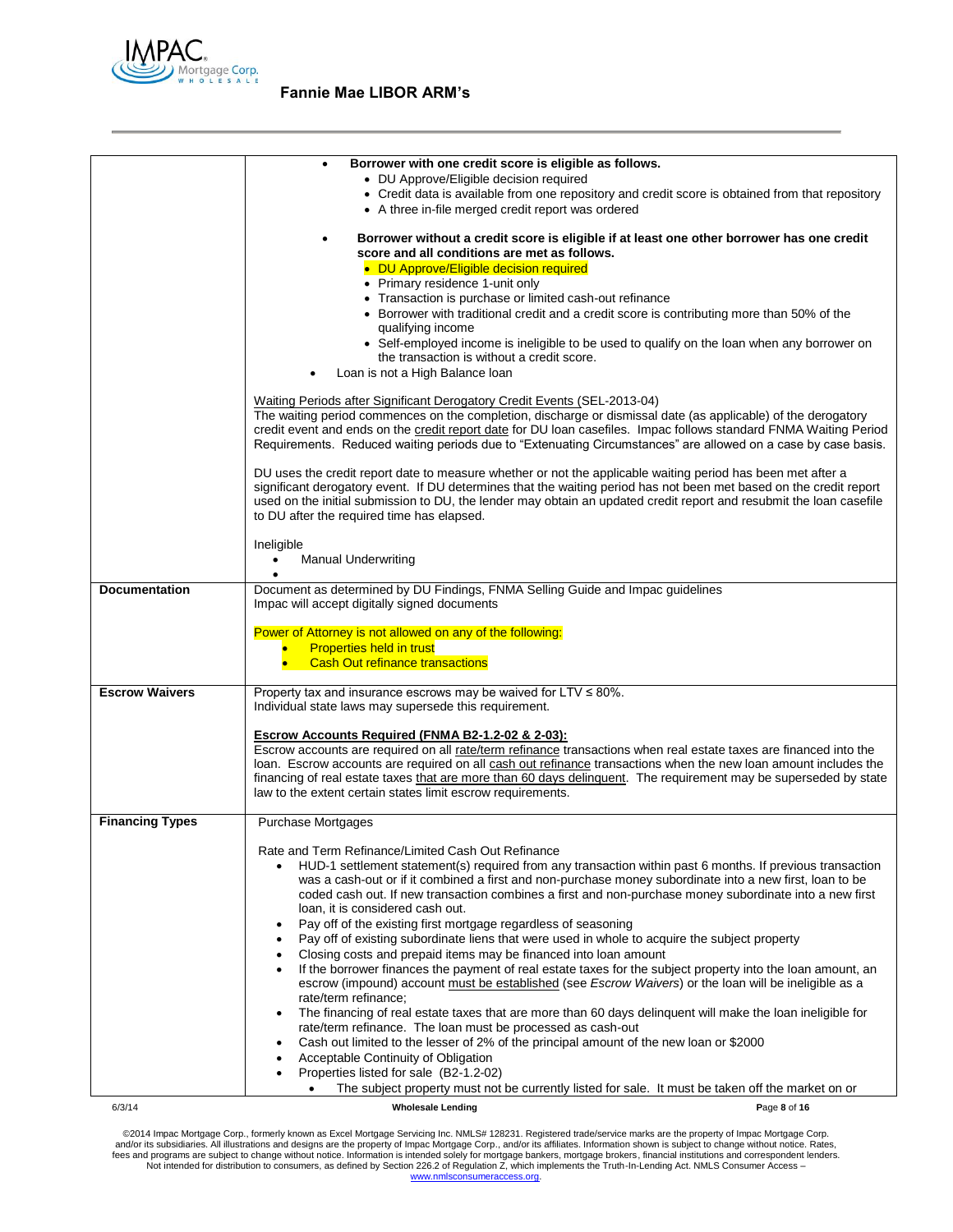

| before the disbursement date of the new mortgage loan, and<br>The borrowers must confirm their intent to occupy the subject property (for principal residence<br>٠<br>transactions)<br>Disbursement Date is the date loan funds are disbursed for the subject mortgage. The<br>٠<br>disbursement date may occur on or after the note date.<br>Refinances to Buy Out An Owner's Interest<br>A transaction that requires one owner to buy out the interest of another owner (for example, as a<br>result of a divorce settlement or dissolution of a domestic partnership) is considered a limited cash-<br>out refinance if the secured property was jointly owned for at least 12 months preceding the<br>disbursement date of the new mortgage loan.<br>All parties must sign a written agreement that states the terms of the property transfer and the<br>٠<br>proposed disposition of the proceeds from the refinance transaction. Except in cases in recent<br>inheritance, documentation must be provided to indicate joint ownership by all parties for at least 12<br>months preceding the disbursement date of the new mortgage loan.<br>Borrowers who acquire sole ownership of the property may not receive any of the proceeds from<br>٠<br>the refinancing.<br>Owner occupied properties located in Texas with Texas Section 50 (a)(6) are ineligible.<br>If the first or second Texas Section 50(a)(6) loan is being paid off, regardless of whether the<br>borrower is getting any cash back, the loan is restricted to the Texas Home Equity Section 50(a)(6)<br>and is ineligible.<br>If the first mortgage is not a Texas Section $50(a)(6)$ loan and the second mortgage is a Texas<br>٠<br>Section $50(a)(6)$ , the second lien may be subordinated and is considered a rate and term refinance.<br>The second lien must be subordinate to the first mortgage and a subordination agreement must be<br>executed. Borrower cannot receive any cash back from first mortgage transaction.<br>If a Texas Section 50(a)(6) second lien is being paid off, the loan is restricted to the Texas Home<br>٠<br>Equity Section 50(a)(6) and is ineligible.<br>The title policy will reference the Texas Section 50(a)(6).<br>$\bullet$<br>Cash-Out Refinance (B2-1.2-03)<br>Cash-Out refinance transactions must meet the following requirements:<br>The transaction must be used to pay off existing mortgages by obtaining a new first mortgage secured by<br>$\bullet$<br>the same property or be a new mortgage on a property that does not have a mortgage lien against it.<br>The property must have been purchased (or acquired) by the borrower at least six months prior to the<br>disbursement date of the new mortgage loan except for the following:<br>There is no waiting period if the lender documents that the borrower acquired the property through<br>$\circ$<br>an inheritance or was legally awarded the property (divorce, separation, or dissolution of a domestic<br>partnership).<br>The delayed financing requirements are met. See Delayed Financing Exception below.<br>$\overline{\circ}$<br>Continuity of obligation must be demonstrated unless one of the following conditions is met:<br>The borrower was added to title 24 months or more prior to the disbursement date of the new loan,<br>$\overline{\bullet}$<br><b>or</b><br>There is no existing mortgage on the subject property as a result of the borrower(s) having<br>$\overline{\mathsf{C}}$<br>purchased the subject property with cash or paid off any prior mortgage for which the borrower was<br>an obligor.<br>If the new loan amount includes the financing of real estate taxes that are more than 60 days delinquent an<br>escrow (impound) account is required, unless requiring an escrow account is not permitted by applicable<br>law or regulation. For example, if a particular state law does not allow a lender to require an escrow<br>account under certain circumstances, the loan will still be eligible without an escrow account. (See Escrow<br>Waivers)<br>Impac's Credit Management review is required when cash-out is greater than \$150,000 and requirements<br>are as follows.<br>Minimum credit score 720 or program minimum whichever is higher<br>Reduce maximum LTV by 10% or maximum of 70% LTV whichever is less<br>$\bullet$<br>Properties listed for sale in the six months preceding the disbursement date of the new mortgage loan are<br>limited to 70% LTV/CLTV/HCLTV ratios (or less if mandated by the specific product, occupancy, or property<br>type - for example, 65% for manufactured homes).<br>NOTE: Properties that were listed for sale must have been taken off the market on or before the<br>$\circ$<br>disbursement date of the new mortgage.<br>Investor and second home borrowers with five to ten financed properties are ineligible for cash-out<br>refinance transactions unless all of the delayed financing exception requirements are met. Additional<br>restrictions apply. Delayed Financing Exception is not allowed for High Balance loans with 5 - 10 financed<br>properties.<br>Transactions in which a portion of the proceeds of the refinance is used to pay off the outstanding balance<br>on an installment land contract, regardless of the date the installment land contract was executed are | 6/3/14 | <b>Wholesale Lending</b> | Page 9 of 16 |
|-----------------------------------------------------------------------------------------------------------------------------------------------------------------------------------------------------------------------------------------------------------------------------------------------------------------------------------------------------------------------------------------------------------------------------------------------------------------------------------------------------------------------------------------------------------------------------------------------------------------------------------------------------------------------------------------------------------------------------------------------------------------------------------------------------------------------------------------------------------------------------------------------------------------------------------------------------------------------------------------------------------------------------------------------------------------------------------------------------------------------------------------------------------------------------------------------------------------------------------------------------------------------------------------------------------------------------------------------------------------------------------------------------------------------------------------------------------------------------------------------------------------------------------------------------------------------------------------------------------------------------------------------------------------------------------------------------------------------------------------------------------------------------------------------------------------------------------------------------------------------------------------------------------------------------------------------------------------------------------------------------------------------------------------------------------------------------------------------------------------------------------------------------------------------------------------------------------------------------------------------------------------------------------------------------------------------------------------------------------------------------------------------------------------------------------------------------------------------------------------------------------------------------------------------------------------------------------------------------------------------------------------------------------------------------------------------------------------------------------------------------------------------------------------------------------------------------------------------------------------------------------------------------------------------------------------------------------------------------------------------------------------------------------------------------------------------------------------------------------------------------------------------------------------------------------------------------------------------------------------------------------------------------------------------------------------------------------------------------------------------------------------------------------------------------------------------------------------------------------------------------------------------------------------------------------------------------------------------------------------------------------------------------------------------------------------------------------------------------------------------------------------------------------------------------------------------------------------------------------------------------------------------------------------------------------------------------------------------------------------------------------------------------------------------------------------------------------------------------------------------------------------------------------------------------------------------------------------------------------------------------------------------------------------------------------------------------------------------------------------------------------------------------------------------------------------------------------------------------------------------------------------------------------------------------------------------------------------------------------------------------------------------------------------------------------------------------------------------------------------------------------------------------------------------------------------------------------------------------------------------------------------------------------------------------------------------------------------------------------------------------------------------------------------------------------------------------------------------------------------------------------------------------------------------------------------------------------------------------------------------------------------------------------------------------------------------------------------------------------------------------------------|--------|--------------------------|--------------|
|                                                                                                                                                                                                                                                                                                                                                                                                                                                                                                                                                                                                                                                                                                                                                                                                                                                                                                                                                                                                                                                                                                                                                                                                                                                                                                                                                                                                                                                                                                                                                                                                                                                                                                                                                                                                                                                                                                                                                                                                                                                                                                                                                                                                                                                                                                                                                                                                                                                                                                                                                                                                                                                                                                                                                                                                                                                                                                                                                                                                                                                                                                                                                                                                                                                                                                                                                                                                                                                                                                                                                                                                                                                                                                                                                                                                                                                                                                                                                                                                                                                                                                                                                                                                                                                                                                                                                                                                                                                                                                                                                                                                                                                                                                                                                                                                                                                                                                                                                                                                                                                                                                                                                                                                                                                                                                                                                                                         |        | ineligible.              |              |
|                                                                                                                                                                                                                                                                                                                                                                                                                                                                                                                                                                                                                                                                                                                                                                                                                                                                                                                                                                                                                                                                                                                                                                                                                                                                                                                                                                                                                                                                                                                                                                                                                                                                                                                                                                                                                                                                                                                                                                                                                                                                                                                                                                                                                                                                                                                                                                                                                                                                                                                                                                                                                                                                                                                                                                                                                                                                                                                                                                                                                                                                                                                                                                                                                                                                                                                                                                                                                                                                                                                                                                                                                                                                                                                                                                                                                                                                                                                                                                                                                                                                                                                                                                                                                                                                                                                                                                                                                                                                                                                                                                                                                                                                                                                                                                                                                                                                                                                                                                                                                                                                                                                                                                                                                                                                                                                                                                                         |        |                          |              |
|                                                                                                                                                                                                                                                                                                                                                                                                                                                                                                                                                                                                                                                                                                                                                                                                                                                                                                                                                                                                                                                                                                                                                                                                                                                                                                                                                                                                                                                                                                                                                                                                                                                                                                                                                                                                                                                                                                                                                                                                                                                                                                                                                                                                                                                                                                                                                                                                                                                                                                                                                                                                                                                                                                                                                                                                                                                                                                                                                                                                                                                                                                                                                                                                                                                                                                                                                                                                                                                                                                                                                                                                                                                                                                                                                                                                                                                                                                                                                                                                                                                                                                                                                                                                                                                                                                                                                                                                                                                                                                                                                                                                                                                                                                                                                                                                                                                                                                                                                                                                                                                                                                                                                                                                                                                                                                                                                                                         |        |                          |              |
|                                                                                                                                                                                                                                                                                                                                                                                                                                                                                                                                                                                                                                                                                                                                                                                                                                                                                                                                                                                                                                                                                                                                                                                                                                                                                                                                                                                                                                                                                                                                                                                                                                                                                                                                                                                                                                                                                                                                                                                                                                                                                                                                                                                                                                                                                                                                                                                                                                                                                                                                                                                                                                                                                                                                                                                                                                                                                                                                                                                                                                                                                                                                                                                                                                                                                                                                                                                                                                                                                                                                                                                                                                                                                                                                                                                                                                                                                                                                                                                                                                                                                                                                                                                                                                                                                                                                                                                                                                                                                                                                                                                                                                                                                                                                                                                                                                                                                                                                                                                                                                                                                                                                                                                                                                                                                                                                                                                         |        |                          |              |
|                                                                                                                                                                                                                                                                                                                                                                                                                                                                                                                                                                                                                                                                                                                                                                                                                                                                                                                                                                                                                                                                                                                                                                                                                                                                                                                                                                                                                                                                                                                                                                                                                                                                                                                                                                                                                                                                                                                                                                                                                                                                                                                                                                                                                                                                                                                                                                                                                                                                                                                                                                                                                                                                                                                                                                                                                                                                                                                                                                                                                                                                                                                                                                                                                                                                                                                                                                                                                                                                                                                                                                                                                                                                                                                                                                                                                                                                                                                                                                                                                                                                                                                                                                                                                                                                                                                                                                                                                                                                                                                                                                                                                                                                                                                                                                                                                                                                                                                                                                                                                                                                                                                                                                                                                                                                                                                                                                                         |        |                          |              |
|                                                                                                                                                                                                                                                                                                                                                                                                                                                                                                                                                                                                                                                                                                                                                                                                                                                                                                                                                                                                                                                                                                                                                                                                                                                                                                                                                                                                                                                                                                                                                                                                                                                                                                                                                                                                                                                                                                                                                                                                                                                                                                                                                                                                                                                                                                                                                                                                                                                                                                                                                                                                                                                                                                                                                                                                                                                                                                                                                                                                                                                                                                                                                                                                                                                                                                                                                                                                                                                                                                                                                                                                                                                                                                                                                                                                                                                                                                                                                                                                                                                                                                                                                                                                                                                                                                                                                                                                                                                                                                                                                                                                                                                                                                                                                                                                                                                                                                                                                                                                                                                                                                                                                                                                                                                                                                                                                                                         |        |                          |              |
|                                                                                                                                                                                                                                                                                                                                                                                                                                                                                                                                                                                                                                                                                                                                                                                                                                                                                                                                                                                                                                                                                                                                                                                                                                                                                                                                                                                                                                                                                                                                                                                                                                                                                                                                                                                                                                                                                                                                                                                                                                                                                                                                                                                                                                                                                                                                                                                                                                                                                                                                                                                                                                                                                                                                                                                                                                                                                                                                                                                                                                                                                                                                                                                                                                                                                                                                                                                                                                                                                                                                                                                                                                                                                                                                                                                                                                                                                                                                                                                                                                                                                                                                                                                                                                                                                                                                                                                                                                                                                                                                                                                                                                                                                                                                                                                                                                                                                                                                                                                                                                                                                                                                                                                                                                                                                                                                                                                         |        |                          |              |
|                                                                                                                                                                                                                                                                                                                                                                                                                                                                                                                                                                                                                                                                                                                                                                                                                                                                                                                                                                                                                                                                                                                                                                                                                                                                                                                                                                                                                                                                                                                                                                                                                                                                                                                                                                                                                                                                                                                                                                                                                                                                                                                                                                                                                                                                                                                                                                                                                                                                                                                                                                                                                                                                                                                                                                                                                                                                                                                                                                                                                                                                                                                                                                                                                                                                                                                                                                                                                                                                                                                                                                                                                                                                                                                                                                                                                                                                                                                                                                                                                                                                                                                                                                                                                                                                                                                                                                                                                                                                                                                                                                                                                                                                                                                                                                                                                                                                                                                                                                                                                                                                                                                                                                                                                                                                                                                                                                                         |        |                          |              |
|                                                                                                                                                                                                                                                                                                                                                                                                                                                                                                                                                                                                                                                                                                                                                                                                                                                                                                                                                                                                                                                                                                                                                                                                                                                                                                                                                                                                                                                                                                                                                                                                                                                                                                                                                                                                                                                                                                                                                                                                                                                                                                                                                                                                                                                                                                                                                                                                                                                                                                                                                                                                                                                                                                                                                                                                                                                                                                                                                                                                                                                                                                                                                                                                                                                                                                                                                                                                                                                                                                                                                                                                                                                                                                                                                                                                                                                                                                                                                                                                                                                                                                                                                                                                                                                                                                                                                                                                                                                                                                                                                                                                                                                                                                                                                                                                                                                                                                                                                                                                                                                                                                                                                                                                                                                                                                                                                                                         |        |                          |              |
|                                                                                                                                                                                                                                                                                                                                                                                                                                                                                                                                                                                                                                                                                                                                                                                                                                                                                                                                                                                                                                                                                                                                                                                                                                                                                                                                                                                                                                                                                                                                                                                                                                                                                                                                                                                                                                                                                                                                                                                                                                                                                                                                                                                                                                                                                                                                                                                                                                                                                                                                                                                                                                                                                                                                                                                                                                                                                                                                                                                                                                                                                                                                                                                                                                                                                                                                                                                                                                                                                                                                                                                                                                                                                                                                                                                                                                                                                                                                                                                                                                                                                                                                                                                                                                                                                                                                                                                                                                                                                                                                                                                                                                                                                                                                                                                                                                                                                                                                                                                                                                                                                                                                                                                                                                                                                                                                                                                         |        |                          |              |
|                                                                                                                                                                                                                                                                                                                                                                                                                                                                                                                                                                                                                                                                                                                                                                                                                                                                                                                                                                                                                                                                                                                                                                                                                                                                                                                                                                                                                                                                                                                                                                                                                                                                                                                                                                                                                                                                                                                                                                                                                                                                                                                                                                                                                                                                                                                                                                                                                                                                                                                                                                                                                                                                                                                                                                                                                                                                                                                                                                                                                                                                                                                                                                                                                                                                                                                                                                                                                                                                                                                                                                                                                                                                                                                                                                                                                                                                                                                                                                                                                                                                                                                                                                                                                                                                                                                                                                                                                                                                                                                                                                                                                                                                                                                                                                                                                                                                                                                                                                                                                                                                                                                                                                                                                                                                                                                                                                                         |        |                          |              |
|                                                                                                                                                                                                                                                                                                                                                                                                                                                                                                                                                                                                                                                                                                                                                                                                                                                                                                                                                                                                                                                                                                                                                                                                                                                                                                                                                                                                                                                                                                                                                                                                                                                                                                                                                                                                                                                                                                                                                                                                                                                                                                                                                                                                                                                                                                                                                                                                                                                                                                                                                                                                                                                                                                                                                                                                                                                                                                                                                                                                                                                                                                                                                                                                                                                                                                                                                                                                                                                                                                                                                                                                                                                                                                                                                                                                                                                                                                                                                                                                                                                                                                                                                                                                                                                                                                                                                                                                                                                                                                                                                                                                                                                                                                                                                                                                                                                                                                                                                                                                                                                                                                                                                                                                                                                                                                                                                                                         |        |                          |              |
|                                                                                                                                                                                                                                                                                                                                                                                                                                                                                                                                                                                                                                                                                                                                                                                                                                                                                                                                                                                                                                                                                                                                                                                                                                                                                                                                                                                                                                                                                                                                                                                                                                                                                                                                                                                                                                                                                                                                                                                                                                                                                                                                                                                                                                                                                                                                                                                                                                                                                                                                                                                                                                                                                                                                                                                                                                                                                                                                                                                                                                                                                                                                                                                                                                                                                                                                                                                                                                                                                                                                                                                                                                                                                                                                                                                                                                                                                                                                                                                                                                                                                                                                                                                                                                                                                                                                                                                                                                                                                                                                                                                                                                                                                                                                                                                                                                                                                                                                                                                                                                                                                                                                                                                                                                                                                                                                                                                         |        |                          |              |
|                                                                                                                                                                                                                                                                                                                                                                                                                                                                                                                                                                                                                                                                                                                                                                                                                                                                                                                                                                                                                                                                                                                                                                                                                                                                                                                                                                                                                                                                                                                                                                                                                                                                                                                                                                                                                                                                                                                                                                                                                                                                                                                                                                                                                                                                                                                                                                                                                                                                                                                                                                                                                                                                                                                                                                                                                                                                                                                                                                                                                                                                                                                                                                                                                                                                                                                                                                                                                                                                                                                                                                                                                                                                                                                                                                                                                                                                                                                                                                                                                                                                                                                                                                                                                                                                                                                                                                                                                                                                                                                                                                                                                                                                                                                                                                                                                                                                                                                                                                                                                                                                                                                                                                                                                                                                                                                                                                                         |        |                          |              |
|                                                                                                                                                                                                                                                                                                                                                                                                                                                                                                                                                                                                                                                                                                                                                                                                                                                                                                                                                                                                                                                                                                                                                                                                                                                                                                                                                                                                                                                                                                                                                                                                                                                                                                                                                                                                                                                                                                                                                                                                                                                                                                                                                                                                                                                                                                                                                                                                                                                                                                                                                                                                                                                                                                                                                                                                                                                                                                                                                                                                                                                                                                                                                                                                                                                                                                                                                                                                                                                                                                                                                                                                                                                                                                                                                                                                                                                                                                                                                                                                                                                                                                                                                                                                                                                                                                                                                                                                                                                                                                                                                                                                                                                                                                                                                                                                                                                                                                                                                                                                                                                                                                                                                                                                                                                                                                                                                                                         |        |                          |              |
|                                                                                                                                                                                                                                                                                                                                                                                                                                                                                                                                                                                                                                                                                                                                                                                                                                                                                                                                                                                                                                                                                                                                                                                                                                                                                                                                                                                                                                                                                                                                                                                                                                                                                                                                                                                                                                                                                                                                                                                                                                                                                                                                                                                                                                                                                                                                                                                                                                                                                                                                                                                                                                                                                                                                                                                                                                                                                                                                                                                                                                                                                                                                                                                                                                                                                                                                                                                                                                                                                                                                                                                                                                                                                                                                                                                                                                                                                                                                                                                                                                                                                                                                                                                                                                                                                                                                                                                                                                                                                                                                                                                                                                                                                                                                                                                                                                                                                                                                                                                                                                                                                                                                                                                                                                                                                                                                                                                         |        |                          |              |
|                                                                                                                                                                                                                                                                                                                                                                                                                                                                                                                                                                                                                                                                                                                                                                                                                                                                                                                                                                                                                                                                                                                                                                                                                                                                                                                                                                                                                                                                                                                                                                                                                                                                                                                                                                                                                                                                                                                                                                                                                                                                                                                                                                                                                                                                                                                                                                                                                                                                                                                                                                                                                                                                                                                                                                                                                                                                                                                                                                                                                                                                                                                                                                                                                                                                                                                                                                                                                                                                                                                                                                                                                                                                                                                                                                                                                                                                                                                                                                                                                                                                                                                                                                                                                                                                                                                                                                                                                                                                                                                                                                                                                                                                                                                                                                                                                                                                                                                                                                                                                                                                                                                                                                                                                                                                                                                                                                                         |        |                          |              |
|                                                                                                                                                                                                                                                                                                                                                                                                                                                                                                                                                                                                                                                                                                                                                                                                                                                                                                                                                                                                                                                                                                                                                                                                                                                                                                                                                                                                                                                                                                                                                                                                                                                                                                                                                                                                                                                                                                                                                                                                                                                                                                                                                                                                                                                                                                                                                                                                                                                                                                                                                                                                                                                                                                                                                                                                                                                                                                                                                                                                                                                                                                                                                                                                                                                                                                                                                                                                                                                                                                                                                                                                                                                                                                                                                                                                                                                                                                                                                                                                                                                                                                                                                                                                                                                                                                                                                                                                                                                                                                                                                                                                                                                                                                                                                                                                                                                                                                                                                                                                                                                                                                                                                                                                                                                                                                                                                                                         |        |                          |              |

@2014 Impac Mortgage Corp., formerly known as Excel Mortgage Servicing Inc. NMLS# 128231. Registered trade/service marks are the property of Impac Mortgage Corp.<br>https://www.assurfactions and designs are the property of Im [www.nmlsconsumeraccess.org.](http://www.nmlsconsumeraccess.org/)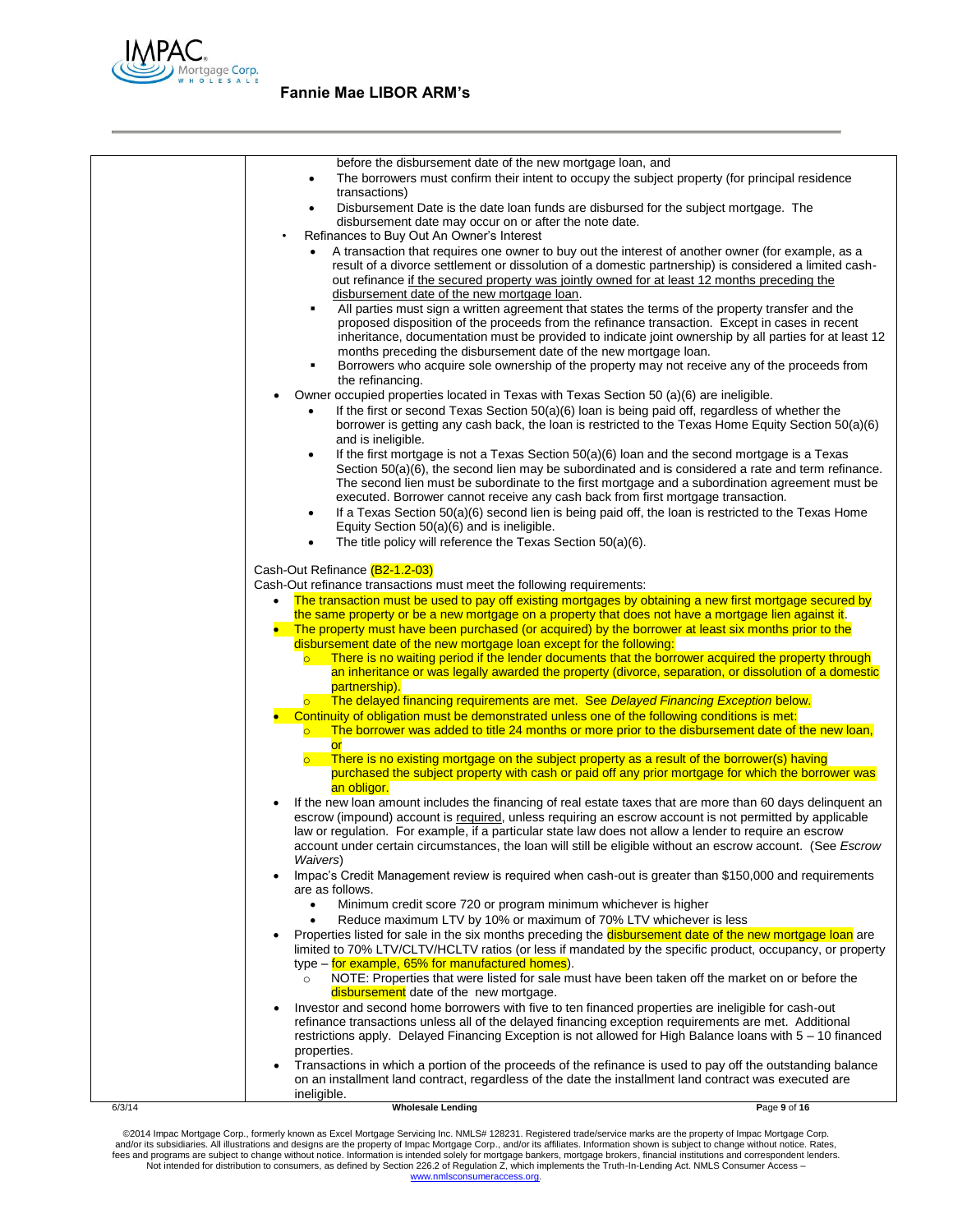

| 6/3/14 | <b>Wholesale Lending</b>                                                                                                                                                   | Page 10 of 16                                                                                                                                                                                                         |
|--------|----------------------------------------------------------------------------------------------------------------------------------------------------------------------------|-----------------------------------------------------------------------------------------------------------------------------------------------------------------------------------------------------------------------|
|        | <b>Permissible Exceptions to Continuity of Obligation</b><br>Although the following refinance transactions do not meet the definition of continuity of obligation, the new |                                                                                                                                                                                                                       |
|        |                                                                                                                                                                            |                                                                                                                                                                                                                       |
|        | and end with the disbursement date of the new refinance transaction.                                                                                                       | All time period references in this section are measured from the date of the event (e.g., transfer of title)                                                                                                          |
|        | prior mortgage for which the borrower was an obligor was paid in full.                                                                                                     | property as a result of the borrower either having purchased the subject property with cash or when any                                                                                                               |
|        | $\bullet$ .                                                                                                                                                                | Continuity of obligation requirements do not apply when there is no existing mortgage on the subject                                                                                                                  |
|        | Comply with the limited eligibility parameters described below.<br>Note the following:                                                                                     |                                                                                                                                                                                                                       |
|        | Comply with the definition above,<br>Meet one of the permissible exceptions described below, or                                                                            |                                                                                                                                                                                                                       |
|        | All refinance transactions must                                                                                                                                            |                                                                                                                                                                                                                       |
|        | mortgage is also a borrower on the new refinance transaction secured by the subject property.                                                                              |                                                                                                                                                                                                                       |
|        | Continuity of Obligation (B2-1.2-04)                                                                                                                                       | Continuity of Obligation occurs on a refinance transaction when at least one of the borrower(s) on the existing                                                                                                       |
|        |                                                                                                                                                                            |                                                                                                                                                                                                                       |
|        | approval (second signature)                                                                                                                                                | A transaction that provides cash to borrower in excess of \$150,000 requires Impac underwriting manager                                                                                                               |
|        | $\bullet$<br>properties and the subject is investment or second home                                                                                                       | Delayed Financing Exception is not allowed for High Balance loans where borrower has 5-10 financed                                                                                                                    |
|        | Additional restrictions apply. (See FNMA B2-2-03)                                                                                                                          |                                                                                                                                                                                                                       |
|        |                                                                                                                                                                            | NOTE: Investor and second home borrowers with five to ten financed properties are ineligible for cash-out<br>refinance transactions unless all of the delayed financing exceptions requirements listed above are met. |
|        | current appraised value)<br>$\bullet$                                                                                                                                      | All other cash-out refinance eligibility requirements are met and cash-out pricing is applied.                                                                                                                        |
|        |                                                                                                                                                                            | investment in purchasing the property plus the financing of closing costs, prepaid fees, and points on the<br>new mortgage loan (subject to the maximum LTV/CLTV/HCLTV ratios for the transaction based on the        |
|        |                                                                                                                                                                            | The new loan amount can be no more than the actual documented amount of the borrower's initial                                                                                                                        |
|        | proceeds of the new mortgage loan                                                                                                                                          | Note: Funds received as gifts and used to purchase the property may not be reimbursed with                                                                                                                            |
|        | calculation for the refinance transaction.                                                                                                                                 |                                                                                                                                                                                                                       |
|        |                                                                                                                                                                            | (unsecured or secured by an asset other than the subject property) used to purchase the property. Any<br>payments on the balance remaining from the original loan must be included in the debt-to-income ratio        |
|        |                                                                                                                                                                            | other than the subject property (such as a HELOC secured by another property), the HUD-1 for the<br>refinance transaction must reflect that all cash-out proceeds be used to pay down, if applicable, the loan        |
|        | ٠                                                                                                                                                                          | If the source of funds used to acquire the property was an unsecured loan or a loan secured by an asset                                                                                                               |
|        | ٠<br>loan documents, or a HELOC on another property)                                                                                                                       | The sources of funds for the purchase transaction are documented (such as bank statements, personal                                                                                                                   |
|        | HUD-1 was not provided to the purchaser at time of sale.)<br>$\bullet$                                                                                                     | The preliminary title search or report must confirm that there are no existing liens on the subject property                                                                                                          |
|        |                                                                                                                                                                            | no mortgage financing was used to obtain the subject property. (A recorded trustee's deed [or similar<br>alternative] confirming the amount paid by the grantee to trustee may be substituted for a HUD-1 if a        |
|        | $\bullet$                                                                                                                                                                  | The original purchase transaction is documented by a HUD-1 Settlement Statement, which confirms that                                                                                                                  |
|        |                                                                                                                                                                            | An eligible land trust when the borrower is the beneficiary of the land trust; or<br>An LLC or partnership in which the borrower(s) have an individual or joint ownership of 100%                                     |
|        | and the beneficiary of the trust;                                                                                                                                          |                                                                                                                                                                                                                       |
|        | A natural person;                                                                                                                                                          | An eligible inter vivos revocable trust, when the borrower is both the individual establishing the trust                                                                                                              |
|        |                                                                                                                                                                            | For this refinance transaction the borrower(s) must meet Fannie Mae's and Impac's borrower eligibility<br>requirements. The borrower(s) may have initially purchased the property as one of the following:            |
|        | The original purchase transaction was an arms-length transaction                                                                                                           |                                                                                                                                                                                                                       |
|        | all of the following requirements are met:                                                                                                                                 | property was purchased to the disbursement date of the new mortgage loan) are eligible for a cash-out refinance if                                                                                                    |
|        | Delayed Financing Exception (FNMA B2-1.2-03)                                                                                                                               | Borrowers who purchased the subject property within the past six months (measured from the date on which the                                                                                                          |
|        |                                                                                                                                                                            | on agency guidelines are eligible. Borrower cannot receive any cash back from the transaction.                                                                                                                        |
|        | $\bullet$                                                                                                                                                                  | Paying off loans that are not Texas Section 50(a)(6) but are defined as a cash out refinance based                                                                                                                    |
|        | and is ineligible.                                                                                                                                                         | borrower is getting any cash back, the loan is restricted to the Texas Home Equity Section 50(a)(6)                                                                                                                   |
|        | Owner occupied properties located in Texas with Texas Section 50 (a)(6) are ineligible.                                                                                    | If the first or second Texas Section 50(a)(6) loan is being paid off, regardless of whether the                                                                                                                       |
|        |                                                                                                                                                                            | If the existing mortgage is a "restructured" mortgage" it is not eligible for cash-out refinance (see B2-1.4-02)                                                                                                      |
|        |                                                                                                                                                                            |                                                                                                                                                                                                                       |

@2014 Impac Mortgage Corp., formerly known as Excel Mortgage Servicing Inc. NMLS# 128231. Registered trade/service marks are the property of Impac Mortgage Corp.<br>https://www.assurfactions and designs are the property of Im [www.nmlsconsumeraccess.org.](http://www.nmlsconsumeraccess.org/)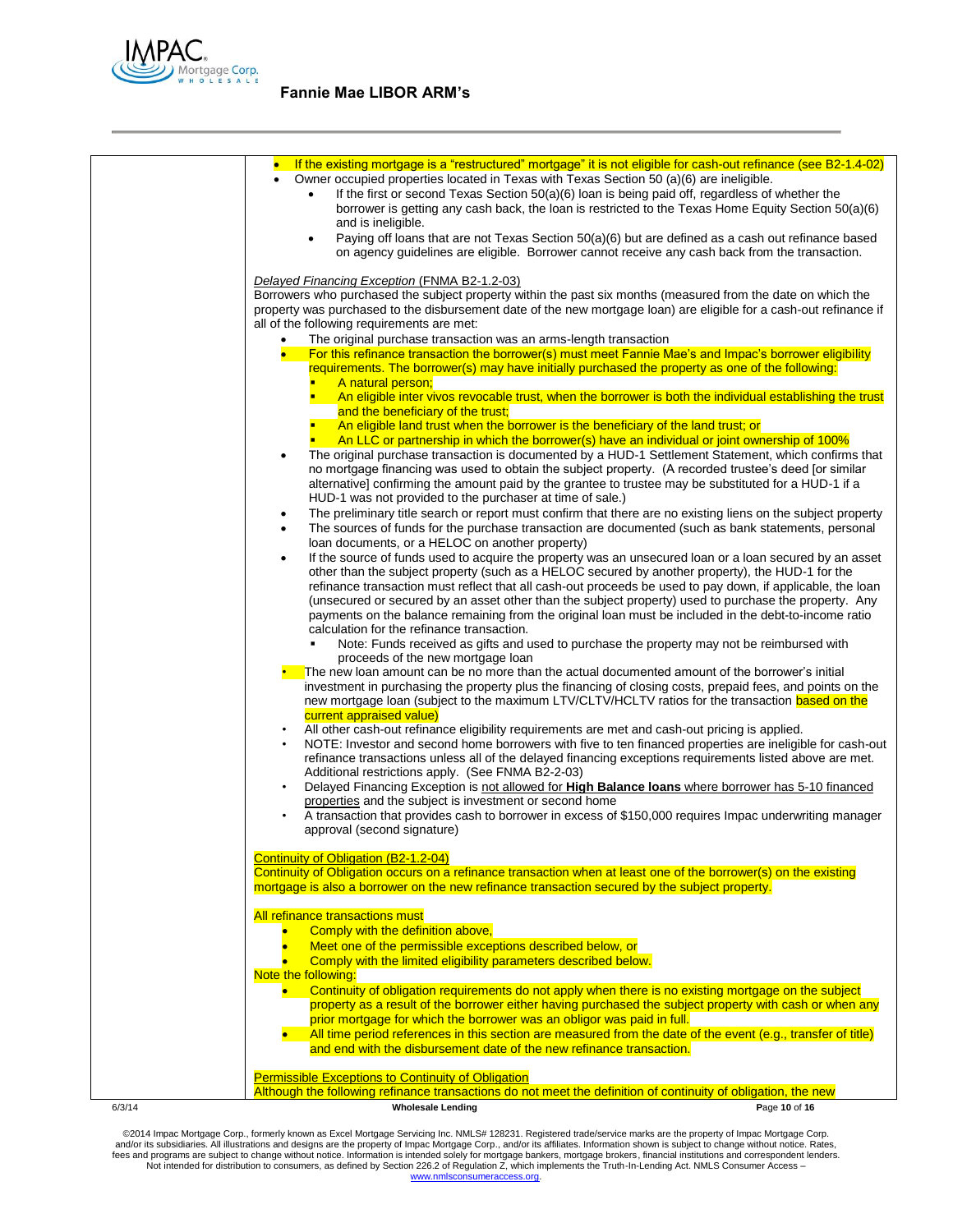

|                                             |                                                                                                                                                                                                               |                                                           | refinance transaction will be eligible and not bound by the limited eligibility parameters described below if any of the                                                                                                               |
|---------------------------------------------|---------------------------------------------------------------------------------------------------------------------------------------------------------------------------------------------------------------|-----------------------------------------------------------|----------------------------------------------------------------------------------------------------------------------------------------------------------------------------------------------------------------------------------------|
|                                             | following are applicable:<br>The borrower on the new refinance transaction was added to title 24 months or more prior to the                                                                                  |                                                           |                                                                                                                                                                                                                                        |
|                                             | disbursement date of the new refinance transaction.                                                                                                                                                           |                                                           |                                                                                                                                                                                                                                        |
|                                             | The lender documents that the borrower acquired the property through an inheritance or was legally<br>awarded the property (e.g., divorce, separation, or dissolution of a domestic partnership). There is no |                                                           |                                                                                                                                                                                                                                        |
|                                             | minimum waiting period with regard to when the borrower acquired the property before completing a new                                                                                                         |                                                           |                                                                                                                                                                                                                                        |
|                                             | refinance transaction.                                                                                                                                                                                        |                                                           | The borrower on the new refinance transaction has been added to title through a transfer from a trust, or                                                                                                                              |
|                                             |                                                                                                                                                                                                               |                                                           | a limited liability company (LLC), or partnership. The following requirements apply:                                                                                                                                                   |
|                                             |                                                                                                                                                                                                               | or partnership prior to the transfer, and                 | $\circ$ The borrower must have been a beneficiary/creator (trust) or a 25% or more owner of the LLC                                                                                                                                    |
|                                             |                                                                                                                                                                                                               |                                                           | o The transferring entity and/or the borrower has had a consecutive ownership (on title) for at                                                                                                                                        |
|                                             |                                                                                                                                                                                                               |                                                           | least the most recent 6 months prior to disbursement of the new loan.<br>Note: Transfer of ownership from a corporation to an individual does not meet the continuity                                                                  |
|                                             | of obligation requirement.                                                                                                                                                                                    |                                                           |                                                                                                                                                                                                                                        |
|                                             |                                                                                                                                                                                                               |                                                           | The borrower has been on title for at least 12 months but is not obligated on the existing mortgage(s)                                                                                                                                 |
|                                             | $\overline{\circ}$                                                                                                                                                                                            | Has been residing in the property for at least 12 months, | that is being refinanced and the borrower meets at least one of the following requirements:                                                                                                                                            |
|                                             | $\overline{\circ}$                                                                                                                                                                                            | Has paid the mortgage for at least 12 months, or          |                                                                                                                                                                                                                                        |
|                                             | $\overline{\circ}$                                                                                                                                                                                            |                                                           | Can demonstrate a relationship with the current obligor (e.g., relative or domestic partner).                                                                                                                                          |
|                                             | All Other Refinance Transactions - Limited Eligibility                                                                                                                                                        |                                                           |                                                                                                                                                                                                                                        |
|                                             |                                                                                                                                                                                                               |                                                           | All other refinance transactions that do not meet either the continuity of obligation requirements or a permissible<br>exception must comply with the following LTV, CLTV, HCLTV ratio restrictions regardless of the occupancy of the |
|                                             | property. The LTV, CLTV, HCLTV ratios must be based on the current appraised value.                                                                                                                           |                                                           |                                                                                                                                                                                                                                        |
|                                             | <b>Months on Title</b>                                                                                                                                                                                        |                                                           | <b>Eligibility Requirements</b>                                                                                                                                                                                                        |
|                                             | $< 6$ months                                                                                                                                                                                                  | Ineligible                                                |                                                                                                                                                                                                                                        |
|                                             | $\geq 6$ months < 24 months                                                                                                                                                                                   | Limited to 50% LTV/CLTV/HCLTV ratios                      |                                                                                                                                                                                                                                        |
|                                             | $\geq$ 24 months                                                                                                                                                                                              | No additional restrictions                                |                                                                                                                                                                                                                                        |
|                                             | <b>Construction-to-Permanent Financing</b>                                                                                                                                                                    |                                                           |                                                                                                                                                                                                                                        |
|                                             | includes both loans in the construction phase as well as loans that are closed and modified.                                                                                                                  |                                                           | Impac does not originate, fund, or purchase any form of FNMA "one-time-close" or "single-closing" loans. This                                                                                                                          |
|                                             |                                                                                                                                                                                                               |                                                           |                                                                                                                                                                                                                                        |
| Geographic<br><b>Locations/Restrictions</b> | Eligible states are as follows:                                                                                                                                                                               |                                                           | Wholesale: AK, AL, AR, AZ, CA, CO, CT, DC, FL, GA, IA, ID, IL, IN, KS, KY, LA, MD, MI, MN, MS, MT,                                                                                                                                     |
|                                             | NC, ND, NE, NV, OK, OR, SC, SD, TN, TX, UT, VA, WA, WI, WV                                                                                                                                                    |                                                           |                                                                                                                                                                                                                                        |
|                                             | Additional restrictions as follows:                                                                                                                                                                           |                                                           |                                                                                                                                                                                                                                        |
|                                             | Texas Cash-out 50(a)(6) is ineligible                                                                                                                                                                         |                                                           |                                                                                                                                                                                                                                        |
|                                             |                                                                                                                                                                                                               |                                                           | State specific regulatory requirements supersede all underwriting guidelines set forth by Impac.                                                                                                                                       |
|                                             | Illinois: 7/1 ARM qualify using the greater of fully indexed rate or the note rate.                                                                                                                           |                                                           |                                                                                                                                                                                                                                        |
| <b>High-Cost Mortgage</b><br>Loans          | Impac does not originate or purchase high-cost mortgage loans (12 CFR 1026.32)                                                                                                                                |                                                           |                                                                                                                                                                                                                                        |
| <b>Income</b>                               | Evaluated per DU and Fannie Mae guidelines with the following restrictions:                                                                                                                                   |                                                           |                                                                                                                                                                                                                                        |
|                                             | pay stub and W-2                                                                                                                                                                                              |                                                           | Stand-alone VOE (Verification of Employment) is ineligible. VOE must be accompanied by pay stub or                                                                                                                                     |
|                                             | At minimum a paystub and W-2 is required                                                                                                                                                                      |                                                           |                                                                                                                                                                                                                                        |
|                                             |                                                                                                                                                                                                               |                                                           | Self-Employed History – Borrower must have been self-employed for a minimum of 24 months regardless of                                                                                                                                 |
|                                             | documentation requirements                                                                                                                                                                                    |                                                           |                                                                                                                                                                                                                                        |
|                                             |                                                                                                                                                                                                               |                                                           |                                                                                                                                                                                                                                        |
|                                             |                                                                                                                                                                                                               |                                                           | The following employment and income documentation requirements will be issued with DU Version 9.0:                                                                                                                                     |
|                                             | <b>Income Type</b>                                                                                                                                                                                            |                                                           | <b>DU Documentation</b>                                                                                                                                                                                                                |
|                                             | Base Pay (salary or hourly<br>Bonus, Overtime, and Commission < 25%                                                                                                                                           |                                                           | Paystub + W-2 covering most recent year<br>Paystub +W-2s covering most recent two-year period                                                                                                                                          |
|                                             | Commission $\geq$ 25%                                                                                                                                                                                         |                                                           | Paystub, W-2s, and personal tax returns covering                                                                                                                                                                                       |
|                                             |                                                                                                                                                                                                               |                                                           | most recent two-year period<br>Personal and business ta returns covering most                                                                                                                                                          |
|                                             | Self-Employment                                                                                                                                                                                               |                                                           | recent two-year period                                                                                                                                                                                                                 |

### 6/3/14 **Wholesale Lending P**age **11** of **16**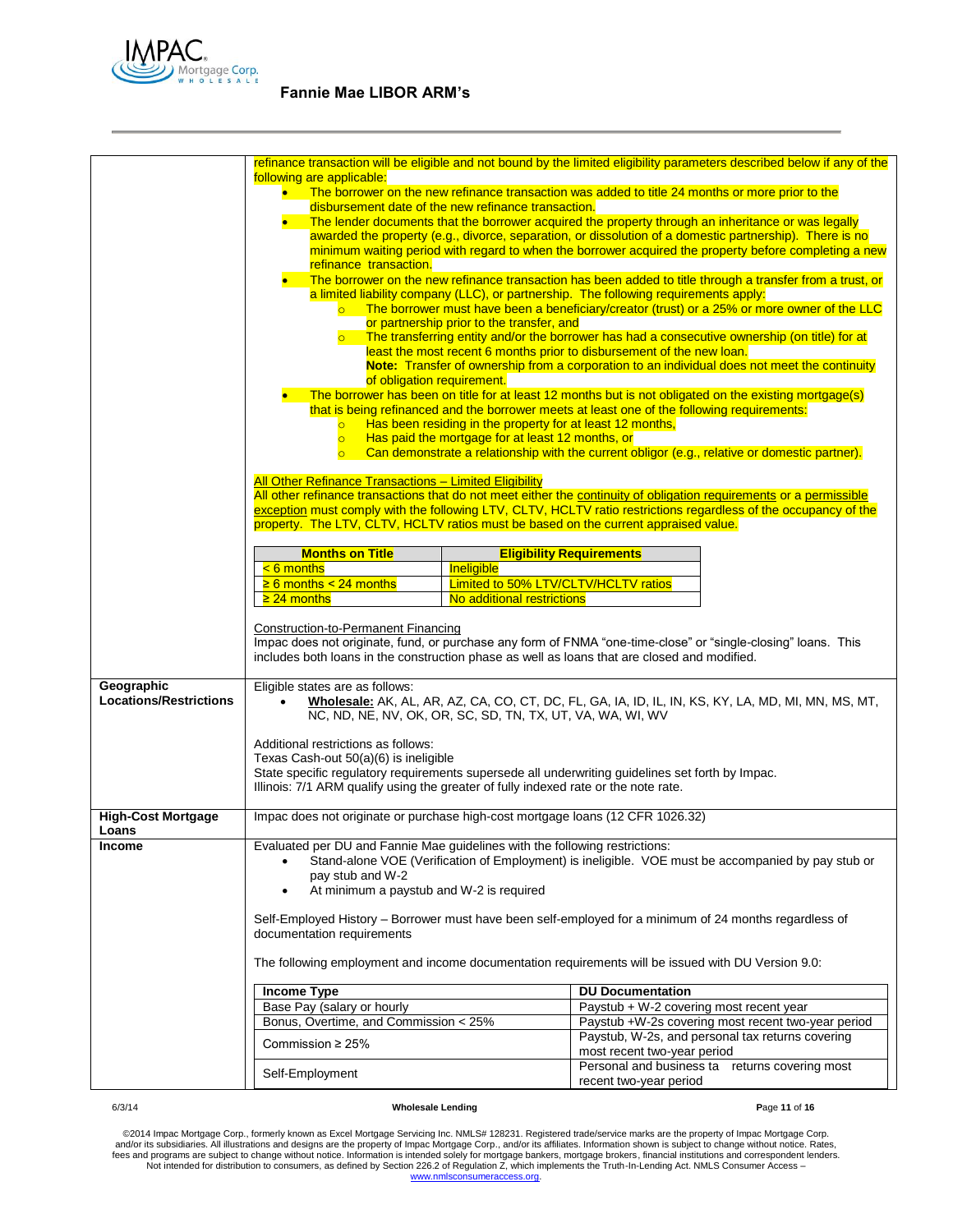

|                                                         |                                                                                                                                                                                                                                                                                                                                                                                                                                                                                                                                                                                                                                                                                                                                                                                                                                                                                                                                                                                                                                                                                                                                                                                                                                                                                                                                                                                                                                                                                                                                                                                                                                                                                                                                                                                                                                 | Paystub + W-2s covering most recent two-ye r                                                             |
|---------------------------------------------------------|---------------------------------------------------------------------------------------------------------------------------------------------------------------------------------------------------------------------------------------------------------------------------------------------------------------------------------------------------------------------------------------------------------------------------------------------------------------------------------------------------------------------------------------------------------------------------------------------------------------------------------------------------------------------------------------------------------------------------------------------------------------------------------------------------------------------------------------------------------------------------------------------------------------------------------------------------------------------------------------------------------------------------------------------------------------------------------------------------------------------------------------------------------------------------------------------------------------------------------------------------------------------------------------------------------------------------------------------------------------------------------------------------------------------------------------------------------------------------------------------------------------------------------------------------------------------------------------------------------------------------------------------------------------------------------------------------------------------------------------------------------------------------------------------------------------------------------|----------------------------------------------------------------------------------------------------------|
|                                                         | Second Job, not self-employed                                                                                                                                                                                                                                                                                                                                                                                                                                                                                                                                                                                                                                                                                                                                                                                                                                                                                                                                                                                                                                                                                                                                                                                                                                                                                                                                                                                                                                                                                                                                                                                                                                                                                                                                                                                                   | period                                                                                                   |
|                                                         | Second Job, self-employed                                                                                                                                                                                                                                                                                                                                                                                                                                                                                                                                                                                                                                                                                                                                                                                                                                                                                                                                                                                                                                                                                                                                                                                                                                                                                                                                                                                                                                                                                                                                                                                                                                                                                                                                                                                                       | Personal and business tax returns covering most<br>recent two-year period                                |
|                                                         | Alimony and Child Support Documentation Requirements<br>A minimum of six months of documented receipt of income will be required for alimony and child support income<br>for all DU Version 9.0 loan case files.                                                                                                                                                                                                                                                                                                                                                                                                                                                                                                                                                                                                                                                                                                                                                                                                                                                                                                                                                                                                                                                                                                                                                                                                                                                                                                                                                                                                                                                                                                                                                                                                                |                                                                                                          |
|                                                         | With DU Version 9.0 the following income types will be added to the DU Online Loan Application. These must be<br>indicated as such in DU so that DU issues the appropriate message(s) specific to how each income type will need<br>to be documented, as specified in the FNMA Selling Guide:<br><b>Capital Gains</b><br>$\bullet$<br><b>Employment-Related Assets</b><br>$\bullet$<br>Foreign Income<br>$\bullet$<br><b>Royalty Payment</b><br>$\bullet$<br>Seasonal Income<br><b>Temporary Leave</b><br>Tip Income                                                                                                                                                                                                                                                                                                                                                                                                                                                                                                                                                                                                                                                                                                                                                                                                                                                                                                                                                                                                                                                                                                                                                                                                                                                                                                            |                                                                                                          |
|                                                         | 4506-T must be executed for all borrowers regardless of income type and is required upfront and at closing.                                                                                                                                                                                                                                                                                                                                                                                                                                                                                                                                                                                                                                                                                                                                                                                                                                                                                                                                                                                                                                                                                                                                                                                                                                                                                                                                                                                                                                                                                                                                                                                                                                                                                                                     |                                                                                                          |
|                                                         | business returns when borrower has 5-10 financed properties, the subject is second home or investment<br>property, and rental income is used for qualifying.                                                                                                                                                                                                                                                                                                                                                                                                                                                                                                                                                                                                                                                                                                                                                                                                                                                                                                                                                                                                                                                                                                                                                                                                                                                                                                                                                                                                                                                                                                                                                                                                                                                                    | IRS Form 4506T must be signed and executed (transcripts from IRS) prior to closing for both personal and |
| <b>Limitations on Other</b><br><b>Real Estate Owned</b> | The 10 financed property limit is cumulative for all borrowers. These limitations apply to the total number of<br>properties financed, not to the number of mortgages on the property.                                                                                                                                                                                                                                                                                                                                                                                                                                                                                                                                                                                                                                                                                                                                                                                                                                                                                                                                                                                                                                                                                                                                                                                                                                                                                                                                                                                                                                                                                                                                                                                                                                          |                                                                                                          |
|                                                         | Multiple Loans to the Same Borrower<br>Maximum 20% concentration in any one project or subdivision<br>$\bullet$<br>Impac will provide financing for up to 4 financed properties for one borrower, including the subject<br>$\bullet$<br>property, or a total of \$2 million in financing for one borrower, whichever is less.<br><b>Primary Residence</b><br>Borrower may have an unlimited number of financed properties with multiple different lenders.<br>Second Homes & Investment Properties<br>Borrower may own or be obligated on up to 10 financed property, including borrower's primary residence<br>$\bullet$<br>Subject Property - Second Home - Per DU (typically 2 months PITIA) if subject property is a second home<br>$\bullet$<br>Subject Property - Investment - Per DU (typically 6 months PITIA) if subject property is investment<br>$\bullet$<br>property<br><b>Other Financed Properties</b><br>$\bullet$<br>When Borrower has 1-4 financed properties:<br>2 months PITIA on each other financed second home or investment property<br>When Borrower has $5 - 10$ financed properties:<br>٠<br>6 months PITIA on each other financed second home or investment property<br>٠<br>New multiple loans must be underwritten simultaneously<br><b>NOTE:</b> DU is not able to determine the exact number of financed properties the borrower owns or is obligated on,<br>but does issue a message on second home and investment property transactions when the borrower<br>appears to have other financed properties. The lender must apply the eligibility and underwriting<br>requirements, including reserves, manually to investment property and second home transactions that are<br>underwritten through DU.<br>Mortgage insurers reserve eligibility requirements may supersede those listed above. |                                                                                                          |
| Loan Amount                                             | Minimum Conforming Loan Amount: \$35,000                                                                                                                                                                                                                                                                                                                                                                                                                                                                                                                                                                                                                                                                                                                                                                                                                                                                                                                                                                                                                                                                                                                                                                                                                                                                                                                                                                                                                                                                                                                                                                                                                                                                                                                                                                                        |                                                                                                          |
| Mortgage Insurance                                      | When less than two (2) scores per borrower are used, the MI price may be substantially higher than<br>normal. The pricing is based on the lowest credit score received. Confirm the pricing with an MI<br>representative in the early stage of the loan transaction.<br>The following supersedes all other guidelines for > 80% LTV with MI availability                                                                                                                                                                                                                                                                                                                                                                                                                                                                                                                                                                                                                                                                                                                                                                                                                                                                                                                                                                                                                                                                                                                                                                                                                                                                                                                                                                                                                                                                        |                                                                                                          |
|                                                         | All loans must be submitted to DU Approval/Eligible<br>Reserve requirement by mortgage insurers prevail                                                                                                                                                                                                                                                                                                                                                                                                                                                                                                                                                                                                                                                                                                                                                                                                                                                                                                                                                                                                                                                                                                                                                                                                                                                                                                                                                                                                                                                                                                                                                                                                                                                                                                                         |                                                                                                          |
| 6/3/14                                                  | <b>Wholesale Lending</b>                                                                                                                                                                                                                                                                                                                                                                                                                                                                                                                                                                                                                                                                                                                                                                                                                                                                                                                                                                                                                                                                                                                                                                                                                                                                                                                                                                                                                                                                                                                                                                                                                                                                                                                                                                                                        | Page 12 of 16                                                                                            |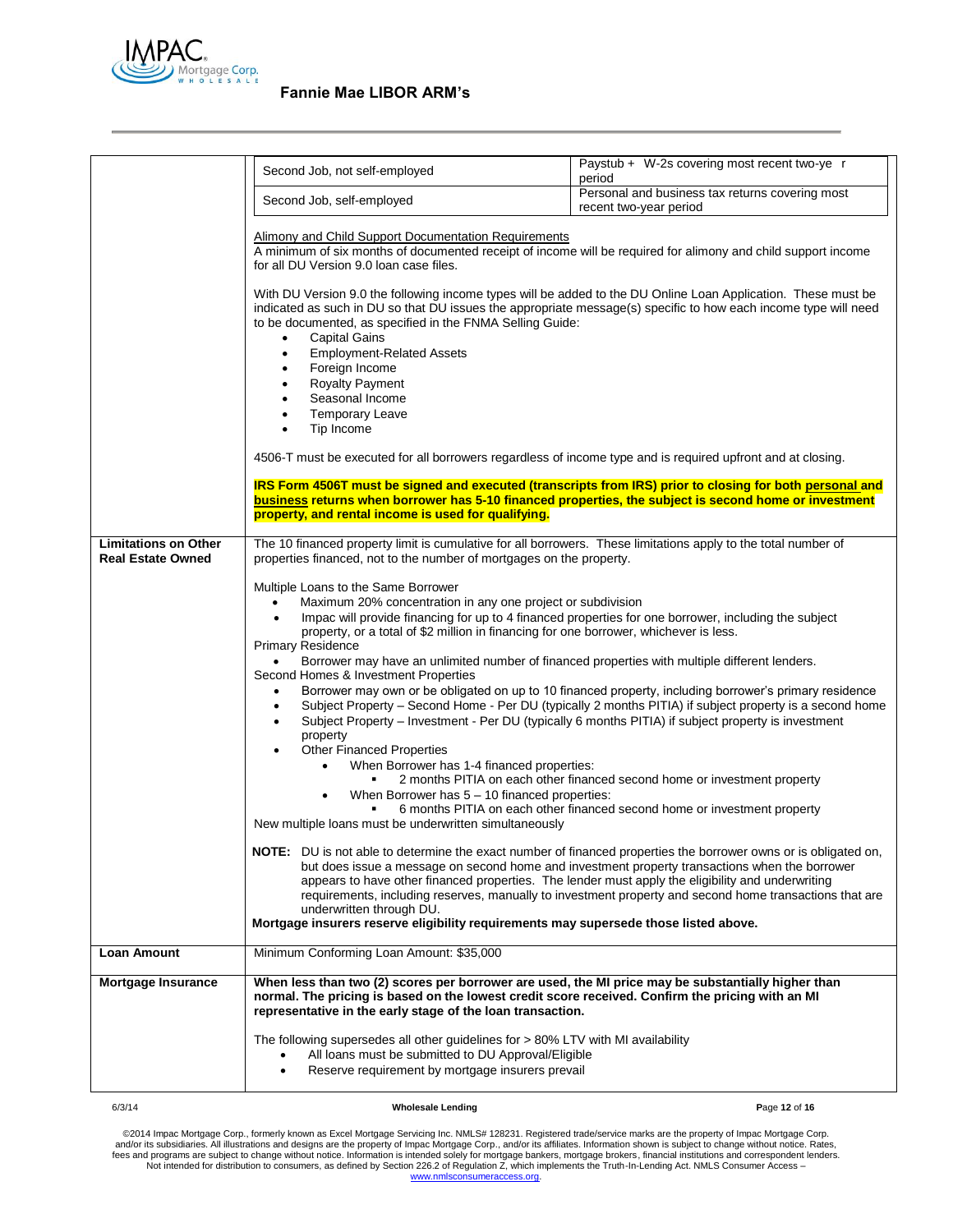

|           | Impac's approved MI companies and master policy numbers are as follows.                                                                                                                                                              |
|-----------|--------------------------------------------------------------------------------------------------------------------------------------------------------------------------------------------------------------------------------------|
|           | Genworth B222229XWM                                                                                                                                                                                                                  |
|           | MGIC 04-307-6-1822<br>$\bullet$                                                                                                                                                                                                      |
|           | National MI 00385-0001<br>$\bullet$                                                                                                                                                                                                  |
|           | Radian A2436-000:<br>$\bullet$                                                                                                                                                                                                       |
|           | United Guaranty (UG) 4-1301-000<br>$\bullet$                                                                                                                                                                                         |
|           | Eligible MI certificate are as follows:                                                                                                                                                                                              |
|           | Borrower Paid Mortgage Insurance (BPMI) paid monthly and must be ordered as non-refundable,                                                                                                                                          |
|           | constant renewal, deferred payment (initial premium is paid with the first monthly loan payment)                                                                                                                                     |
|           | Lender Paid Single Premium MI<br>$\bullet$                                                                                                                                                                                           |
|           | Premiums for all lender-paid MI plans must be shown on the HUD as being paid to the MI                                                                                                                                               |
|           | company by Lender                                                                                                                                                                                                                    |
|           |                                                                                                                                                                                                                                      |
|           | Include calculation and rate factor used to determine MI premium disclosed to the borrower on the initial loan<br>application. Including the MI rate card with the factor identified to ensure the appropriate MI partner is chosen. |
|           | Ineligible MI                                                                                                                                                                                                                        |
|           | Financed MI<br>$\bullet$                                                                                                                                                                                                             |
|           | Single Premium paid by borrower or seller of the property<br>$\bullet$                                                                                                                                                               |
|           | Split Premium – upfront portion paid by borrower or seller of the property<br>$\bullet$                                                                                                                                              |
|           | Prepaid Mortgage Insurance                                                                                                                                                                                                           |
|           | Lender Paid Monthly<br>$\bullet$                                                                                                                                                                                                     |
|           | Lender Paid Annual<br>$\bullet$                                                                                                                                                                                                      |
|           | <b>Borrower Paid Annual</b><br>$\bullet$                                                                                                                                                                                             |
|           | Lender paid pool coverage (referred to as GSE pool insurance)<br>$\bullet$                                                                                                                                                           |
|           | Investor - paid pool coverage<br>٠                                                                                                                                                                                                   |
|           | Loans covered by recourse and/or indemnification agreements<br>$\bullet$                                                                                                                                                             |
|           | Secondary market coverage agreements                                                                                                                                                                                                 |
|           | Coverage requirements for fixed rate > 20 years, all ARMs, and all Manufactured Homes                                                                                                                                                |
|           | <b>LTV</b><br>Coverage                                                                                                                                                                                                               |
|           | 12%<br>80.01% - 85%                                                                                                                                                                                                                  |
|           | 25%<br>85.01% - 90%                                                                                                                                                                                                                  |
|           | 30%<br>$90.01\% - 95\%$                                                                                                                                                                                                              |
|           |                                                                                                                                                                                                                                      |
|           | Coverage requirements for fixed rate $\leq 20$ years                                                                                                                                                                                 |
|           | <b>LTV</b><br>Coverage                                                                                                                                                                                                               |
|           | 80.01% - 85%<br>6%                                                                                                                                                                                                                   |
|           | 12%<br>85.01% - 90%                                                                                                                                                                                                                  |
|           | 25%<br>$90.01\% - 95\%$                                                                                                                                                                                                              |
|           | Reduced MI coverage amounts provided by agency and AUS decisions are ineligible.                                                                                                                                                     |
|           | NOTE: Certain states have a tax surcharge assessed for Mortgage Insurance. The states requiring the inclusion of<br>a surcharge are as follows.                                                                                      |
|           | Florida                                                                                                                                                                                                                              |
|           | Kentucky                                                                                                                                                                                                                             |
|           | West Virginia                                                                                                                                                                                                                        |
|           | Ensure the MI premium also includes the additional surcharge. Some MI companies include the                                                                                                                                          |
|           | additional charge in the MI premium and others do not. Ensure you have identified which is the                                                                                                                                       |
|           | premium amount and which is the tax amount and for the MI monthly premium to be escrowed,<br>ensure the total of the two is used for the monthly payment.                                                                            |
| Occupancy | <b>Primary Residence</b>                                                                                                                                                                                                             |
|           | Includes parents wanting to provide housing for their physically handicapped or developmentally                                                                                                                                      |
|           | disabled adult child                                                                                                                                                                                                                 |
|           | If the child is unable to work or does not have sufficient income to qualify for a mortgage on his<br>$\circ$                                                                                                                        |
|           | or her own, the parent is considered the owner/occupant.                                                                                                                                                                             |
|           | Includes children wanting to provide housing for parents                                                                                                                                                                             |
|           | If the parent is unable to work or does not have sufficient income to qualify for a mortgage on<br>$\circ$                                                                                                                           |
|           | his or her own, the child is considered the owner/occupant.                                                                                                                                                                          |
|           | See Underwriting for additional information<br>Second Homes                                                                                                                                                                          |
|           |                                                                                                                                                                                                                                      |

### 6/3/14 **Wholesale Lending P**age **13** of **16**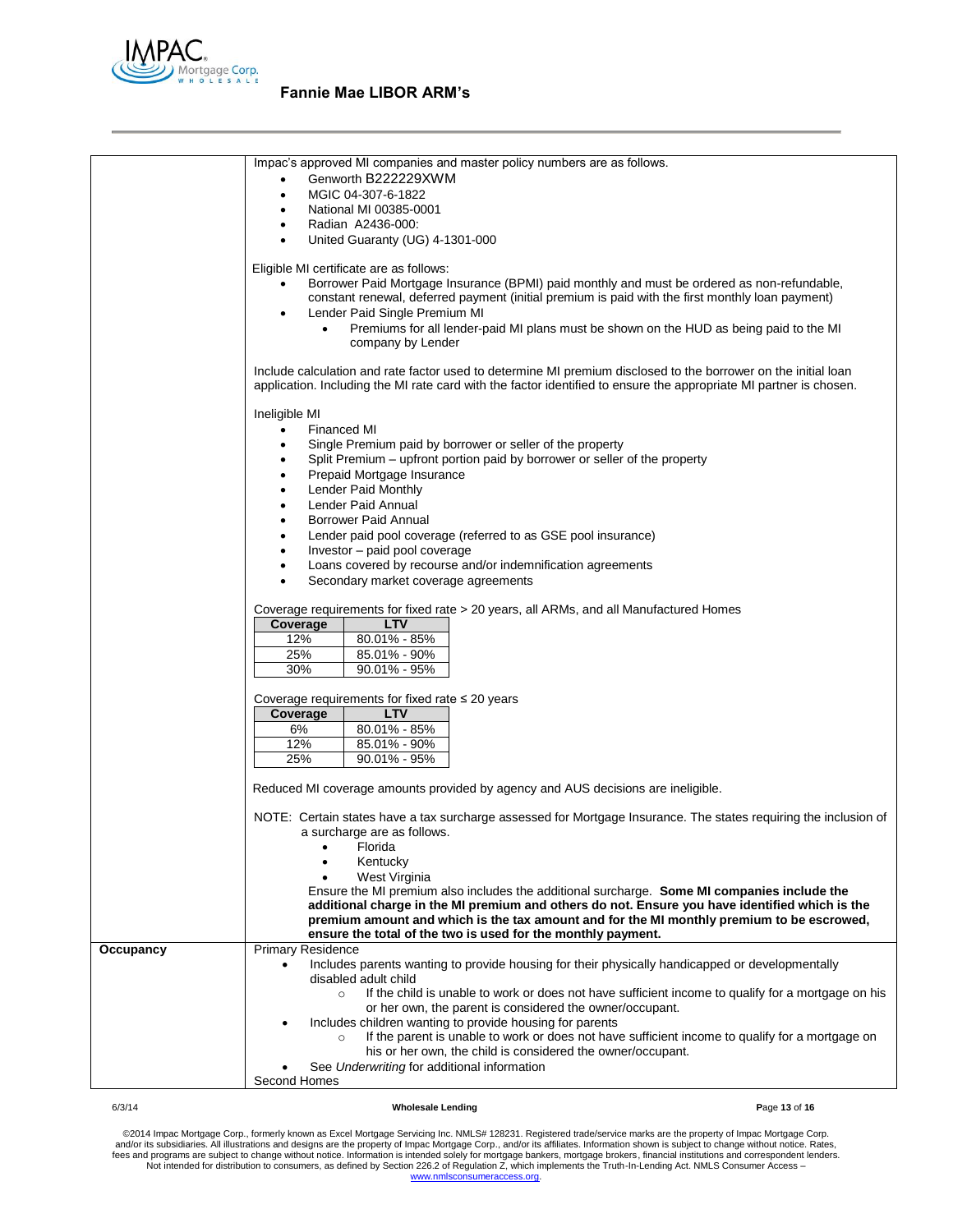

|                           | <b>Investment Properties</b>                                                                                                                                                                                                                                                                                                                                                                                                                                                                                                                                                                                                                                                                                                                                                                                                                                                                                                                                                                                                                                                                                                                                                                                                                                                                                                                                                                                                                                                                                                                                                                                                                                                                                                                                                                                                                                                                                                                                                                                                                                                                                                                                                                                                                                                                                                                                                                                                                                                                                                                                                                                                                                                                                                                                                                                                                                                                                                                                                                                                                                                                                                                                                                                                                                                                                                                                                                                                                                                                                                                                                                                                                                           |
|---------------------------|------------------------------------------------------------------------------------------------------------------------------------------------------------------------------------------------------------------------------------------------------------------------------------------------------------------------------------------------------------------------------------------------------------------------------------------------------------------------------------------------------------------------------------------------------------------------------------------------------------------------------------------------------------------------------------------------------------------------------------------------------------------------------------------------------------------------------------------------------------------------------------------------------------------------------------------------------------------------------------------------------------------------------------------------------------------------------------------------------------------------------------------------------------------------------------------------------------------------------------------------------------------------------------------------------------------------------------------------------------------------------------------------------------------------------------------------------------------------------------------------------------------------------------------------------------------------------------------------------------------------------------------------------------------------------------------------------------------------------------------------------------------------------------------------------------------------------------------------------------------------------------------------------------------------------------------------------------------------------------------------------------------------------------------------------------------------------------------------------------------------------------------------------------------------------------------------------------------------------------------------------------------------------------------------------------------------------------------------------------------------------------------------------------------------------------------------------------------------------------------------------------------------------------------------------------------------------------------------------------------------------------------------------------------------------------------------------------------------------------------------------------------------------------------------------------------------------------------------------------------------------------------------------------------------------------------------------------------------------------------------------------------------------------------------------------------------------------------------------------------------------------------------------------------------------------------------------------------------------------------------------------------------------------------------------------------------------------------------------------------------------------------------------------------------------------------------------------------------------------------------------------------------------------------------------------------------------------------------------------------------------------------------------------------------|
| <b>Prepayment Penalty</b> | None                                                                                                                                                                                                                                                                                                                                                                                                                                                                                                                                                                                                                                                                                                                                                                                                                                                                                                                                                                                                                                                                                                                                                                                                                                                                                                                                                                                                                                                                                                                                                                                                                                                                                                                                                                                                                                                                                                                                                                                                                                                                                                                                                                                                                                                                                                                                                                                                                                                                                                                                                                                                                                                                                                                                                                                                                                                                                                                                                                                                                                                                                                                                                                                                                                                                                                                                                                                                                                                                                                                                                                                                                                                                   |
| <b>Property Types</b>     | Eligible property types<br>1-4 units<br>Modular Pre-Cut/Panelized Housing<br><b>PUDs</b><br>$\bullet$<br>Leasehold Estates (See FNMA B2-3-03)<br>The term of the leasehold estate must run for at least five years beyond the maturity date of<br>$\circ$<br>the mortgage, unless fee simple title will vest at an earlier date in the borrower or a<br>homeowners' association.<br>Manufactured Homes - See Impac's Fannie Mae Fixed Rate Manufactured Home matrix for specifics<br>Condominiums acceptable to Fannie Mae under one of the following criteria:<br>The condominium unit is located in a Fannie Mae approved project (1028/PERS Approval)<br>$\circ$<br>(https://www.efanniemae.com/sf/refmaterials/approvedprojects/index.jsp)<br>The condominium project is warrantable in accordance with the eligibility criteria under one of<br>$\circ$<br>the following project review processes:<br><b>Limited Project Review</b><br>$\blacksquare$<br><b>CPM Expedited Review</b><br>$\blacksquare$<br>Impac is currently approving Established Projects only on CPM<br>$\blacksquare$<br>Warrantable Condominium - A warrantable condominium is a condominium that meets standard Fannie Mae<br>guidelines and is therefore eligible for delivery to Fannie Mae. Impac does not offer financing for non-warrantable<br>condominiums.<br><b>Established Project - A project that meets all of the following:</b><br>At least 90% of the total units in the project have been conveyed to the unit purchasers;<br>$\bullet$<br>The project is 100% complete, including all units and common elements;<br>$\bullet$<br>The project is not subject to additional phasing or annexation; and<br>٠<br>Control of the homeowners' association has been turned over to the unit owners.<br>Limited Review for Attached Units<br>The Limited Review process is intended to be used on a "spot loan" basis for established projects.<br>Limited Review eligibility criteria for attached units differ depending upon the occupancy type and<br>LTV/CLTV/HCLTV ratios, as follows:<br>Principal residence - Maximum LTV/CLTV/HCLTV ≤ 80%<br>$\bullet$<br>Second home – Maximum LTV/CLTV/HCLTV ≤ 75%<br>$\bullet$<br>Investment property – Not allowed<br>Limited Review for Detached Units<br>Limited Review for Detached Units is available when allowed by the AUS for primary, second home, and<br>investment properties for both new and established projects.<br>See FNMA Selling Guide B4-2.2-03, Limited Review Process for Detached Condo Units for requirements<br>All transactions secured by condominiums require a condominium project review completed by the Impac<br>Condo Review Department. See your Account Executive for details.<br>Note: Florida condominiums are allowed in accordance with FNMA guidelines (See Lender Letter 2010-01<br>Special Approval Designation for Established Florida Condominium Projects (01/07/10) and FNMA Selling Guide<br>B4-2.2-12 Geographic Specific Condominium Project Considerations (9/24/13))<br>Ineligible<br>Vacant land or land development properties<br>Properties that are not readily accessible by roads that meet local standards<br>$\bullet$<br>Properties that are not suitable for year-round occupancy regardless of location<br>Agricultural properties, such as farms, ranches or orchards<br>On-frame modular construction<br>Condo hotels or co-op hotels<br>٠<br>Co-op share loans<br>٠<br>Boarding houses or bed and breakfast properties<br>2-4 unit properties in PUDs<br>Properties encumbered with private transfer fee covenants (per Regulation 12 C.F.R. Part 1228)<br>$\bullet$ |

### 6/3/14 **Wholesale Lending P**age **14** of **16**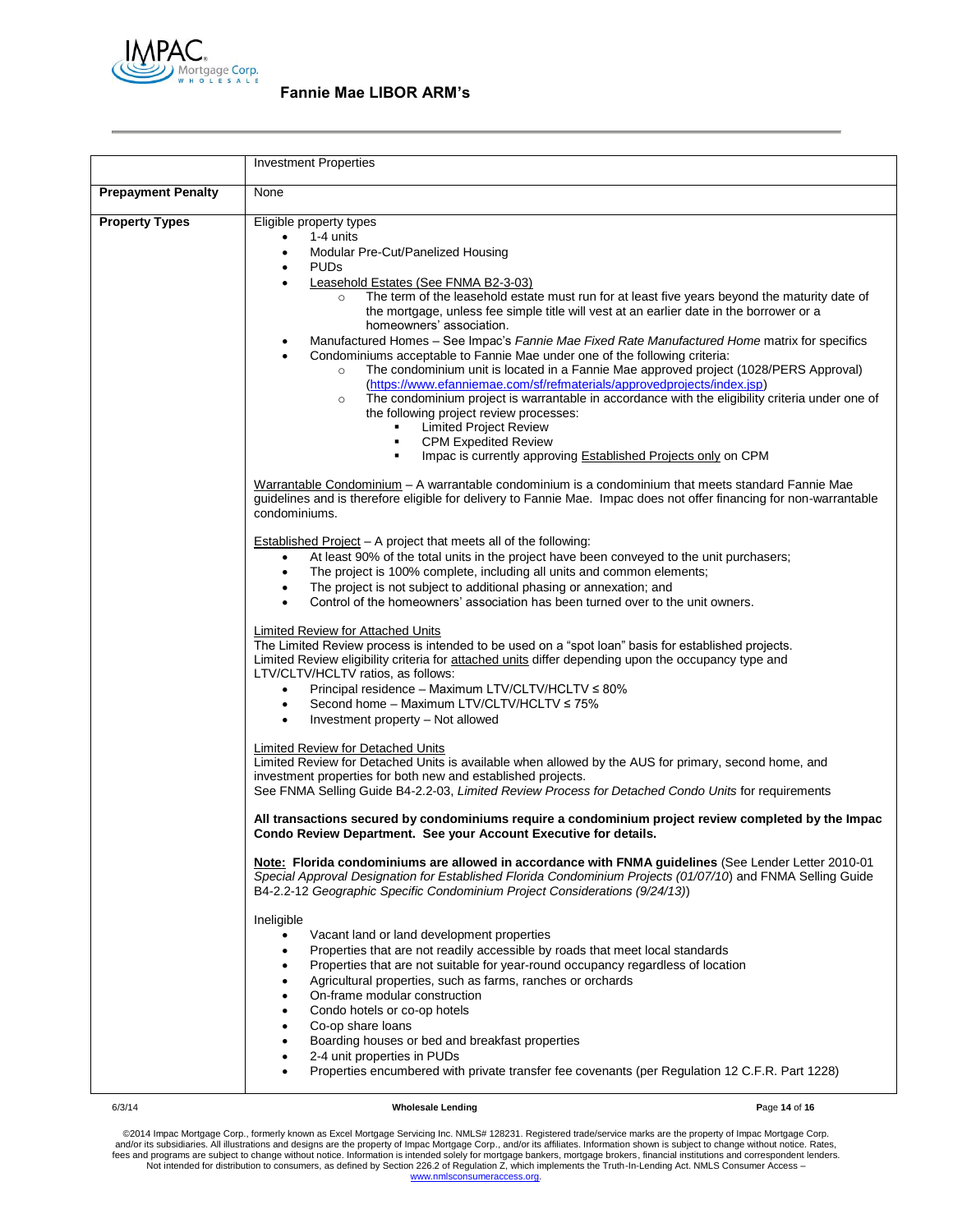

| <b>Qualifying Rate &amp;</b><br><b>Ratios</b> | <b>ARM Qualifying Rates</b><br>$5/1$ ARM - Qualify using the greater of the fully indexed rate or Note rate + 2.0%<br>7/1 and 10/1 ARMs – Qualify at the higher of the note rate or fully indexed rate<br>$\circ$<br>$\circ$<br>See Eligibility Matrix Loan Amount & LTV Limitations for minimum credit score<br>Ratios<br>DU Approve Eligible Ioans - Ratios evaluated by DU<br>Ineligible<br><b>Manual Underwrite</b> | This change is effective with DU Version 9.1 | For DU to calculate the fully indexed rate, both the index and margin must be input into<br>DU 9.1. If the index and margin are not included in the DU 9.1 submission, the loan will<br>receive an "Ineligible" finding from DU. Loans with ineligible findings are not allowed. |  |
|-----------------------------------------------|-------------------------------------------------------------------------------------------------------------------------------------------------------------------------------------------------------------------------------------------------------------------------------------------------------------------------------------------------------------------------------------------------------------------------|----------------------------------------------|----------------------------------------------------------------------------------------------------------------------------------------------------------------------------------------------------------------------------------------------------------------------------------|--|
| <b>Secondary Financing</b>                    | Secondary financing is eligible and requirements are as follows.                                                                                                                                                                                                                                                                                                                                                        |                                              |                                                                                                                                                                                                                                                                                  |  |
|                                               | Refi includes 1 <sup>st</sup> lien payoff                                                                                                                                                                                                                                                                                                                                                                               | Underwrite transaction as                    | <b>Comments</b>                                                                                                                                                                                                                                                                  |  |
|                                               | Payoff of purchase money 2 <sup>nd</sup> no cash out                                                                                                                                                                                                                                                                                                                                                                    | Limited cash-out refi                        | N/A                                                                                                                                                                                                                                                                              |  |
|                                               | Payoff of non-purchase money 2 <sup>nd</sup> ,                                                                                                                                                                                                                                                                                                                                                                          |                                              |                                                                                                                                                                                                                                                                                  |  |
|                                               | regardless of cash out being taken                                                                                                                                                                                                                                                                                                                                                                                      | Cash-out refinance                           | N/A.                                                                                                                                                                                                                                                                             |  |
|                                               | Payoff of 1 <sup>st</sup> lien seasoned a minimum of<br>6 months, with subordinate financing<br>being resubordinated and left in place,<br>regardless if the subordinate financing<br>was used to purchase the property and<br>the cash out does not exceed the limited                                                                                                                                                 | Limited cash-out refinance                   | Subordinate financing must<br>be factored into risk<br>assessment based on CLTV,<br>HCLTV, and DTI ratio.<br>Subordinate lien must be                                                                                                                                            |  |
|                                               | cash-out refi transaction                                                                                                                                                                                                                                                                                                                                                                                               |                                              | resubordinated.                                                                                                                                                                                                                                                                  |  |
|                                               | Refinance of a cash-out a transaction<br>within the last 6 months                                                                                                                                                                                                                                                                                                                                                       | Cash-out-transaction                         | N/A                                                                                                                                                                                                                                                                              |  |
|                                               | NOTE: Subordinate financing left in place will not affect the type of refinance transaction used.<br>Down Payment Assistance Program (DPA) ineligible                                                                                                                                                                                                                                                                   |                                              |                                                                                                                                                                                                                                                                                  |  |
| <b>Special Feature Codes</b>                  | Refer to the DU Findings to identify the applicable Special Feature code numbers                                                                                                                                                                                                                                                                                                                                        |                                              |                                                                                                                                                                                                                                                                                  |  |
| <b>Temporary Buydown</b>                      | Ineligible                                                                                                                                                                                                                                                                                                                                                                                                              |                                              |                                                                                                                                                                                                                                                                                  |  |
| <b>Underwriting</b>                           | DU Approve/Eligible<br>4506T must be processed prior to closing.<br>form has been processed. See below for 5-10 financed property 4506T requirement.<br>5-10 Properties with DU Approve/Eligible and the following.<br><b>Type of Property Ownership</b>                                                                                                                                                                |                                              | A new 4506-T is required to be signed with closing docs package as well as at application even when the<br><b>Property Subject to Limitations?</b>                                                                                                                               |  |
|                                               | Joint ownership of residential real estate. (This is considered                                                                                                                                                                                                                                                                                                                                                         |                                              | Yes                                                                                                                                                                                                                                                                              |  |
|                                               | to be the same as total ownership of an individual property.)<br><b>NOTE:</b> Other properties owned or financed jointly by the<br>borrower and co-borrower are only counted once.                                                                                                                                                                                                                                      |                                              |                                                                                                                                                                                                                                                                                  |  |
|                                               | Ownership of commercial real estate                                                                                                                                                                                                                                                                                                                                                                                     |                                              | No                                                                                                                                                                                                                                                                               |  |
|                                               | Ownership of a multifamily property consisting of more than<br>four dwelling units.                                                                                                                                                                                                                                                                                                                                     |                                              | No                                                                                                                                                                                                                                                                               |  |
|                                               | Joint or total ownership of a property that is held in the name<br>of a corporation or S-corporation, even if the borrower is the<br>owner of the corporation and the financing is the in the name<br>of the corporation or S-corporation.                                                                                                                                                                              |                                              | No                                                                                                                                                                                                                                                                               |  |
|                                               | Joint or total ownership of a property that is held in the name<br>of a corporation or S-corporation, even if the borrower is the<br>owner of the corporation; however, the financing is in the<br>name of the borrower.                                                                                                                                                                                                |                                              | Yes                                                                                                                                                                                                                                                                              |  |
|                                               | Ownership in a timeshare.                                                                                                                                                                                                                                                                                                                                                                                               |                                              | No                                                                                                                                                                                                                                                                               |  |
|                                               | Obligation on a mortgage debt for a residential property<br>(regardless of whether or not the borrower is an owner of the<br>property).                                                                                                                                                                                                                                                                                 |                                              | Yes                                                                                                                                                                                                                                                                              |  |
|                                               | Ownership of a vacant (residential) lot.                                                                                                                                                                                                                                                                                                                                                                                |                                              | No                                                                                                                                                                                                                                                                               |  |
|                                               | Ownership of a property that is held in the name of a limited                                                                                                                                                                                                                                                                                                                                                           |                                              | Yes                                                                                                                                                                                                                                                                              |  |
| 6/3/14                                        | liability company (LLC) or partnership where the borrower(s)<br><b>Wholesale Lending</b>                                                                                                                                                                                                                                                                                                                                |                                              | Page 15 of 16                                                                                                                                                                                                                                                                    |  |